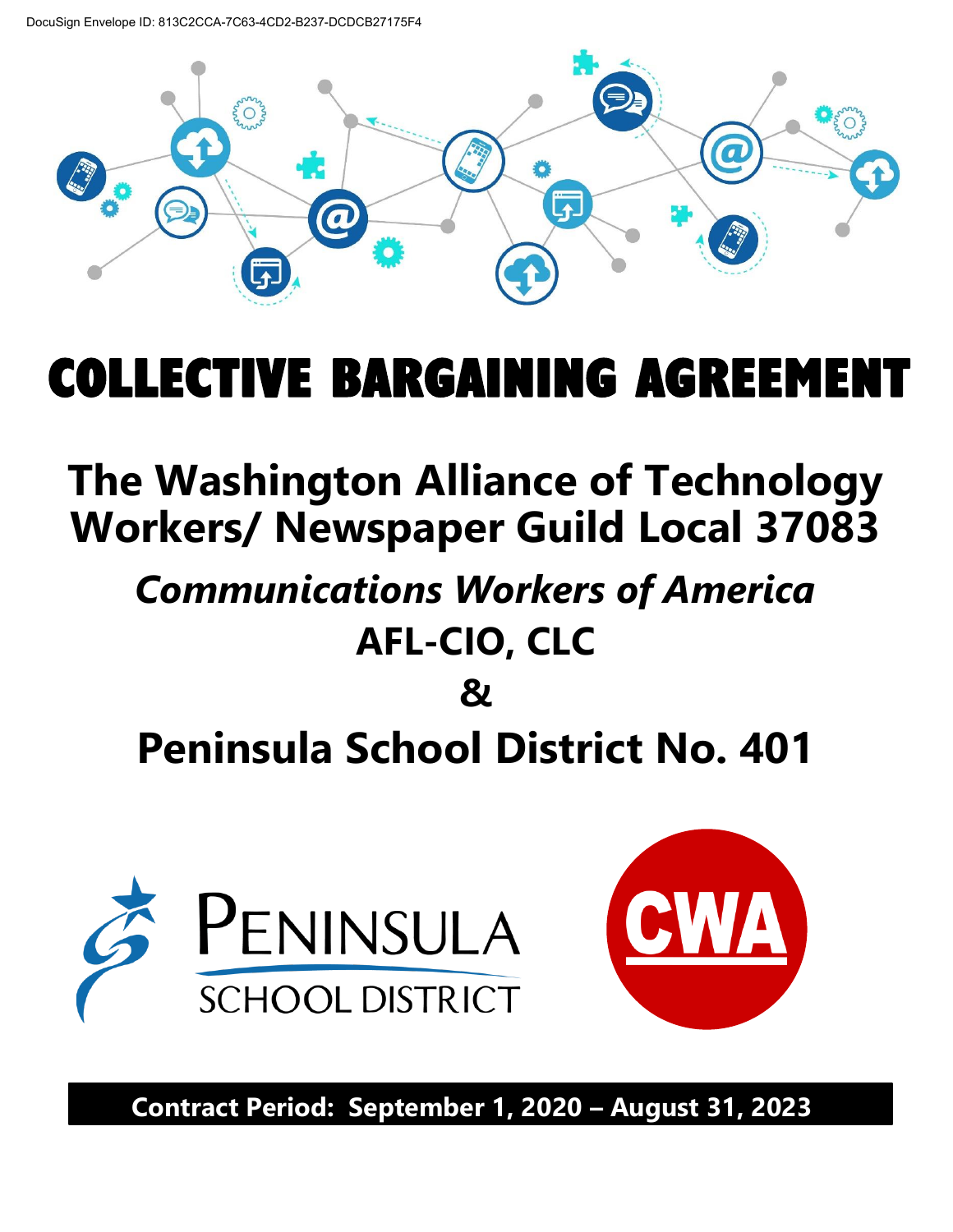## **TABLE OF CONTENTS**

| <b>PREAMBLE</b>                                                           | $\boldsymbol{0}$ |
|---------------------------------------------------------------------------|------------------|
| <b>ARTICLE I - RECOGNITION</b>                                            | 0                |
| <b>SECTION 1.1 - EXCLUSIVE REPRESENTATIVE</b>                             | $\bf{0}$         |
| <b>SECTION 1.2 - NO STRIKE CLAUSE</b>                                     | $\mathbf 0$      |
| <b>SECTION 1.3 - LABOR/MANAGEMENT MEETINGS</b>                            | $\bf{0}$         |
| <b>ARTICLE II - NON-DISCRIMINATION</b>                                    | 1                |
| <b>ARTICLE III - DEFINITIONS</b>                                          | 1                |
| <b>SECTION 3.1 - EMPLOYEES</b>                                            | 1                |
| <b>ARTICLE IV - HIRING</b>                                                | 1                |
| <b>SECTION 4.1 - POSITION OPENINGS</b>                                    | $\mathbf 1$      |
| <b>SECTION 4.2 - EXTENDED SCHOOL YEAR EMPLOYMENT</b>                      | $\overline{2}$   |
| <b>SECTION 4.3 - FILLING POSITION OPENINGS</b>                            | $\overline{2}$   |
| <b>ARTICLE V - UNION RIGHTS</b>                                           | $\overline{2}$   |
| <b>SECTION 5.1 - BARGAINING UNIT INFORMATION</b>                          | $\overline{2}$   |
| <b>SECTION 5.2 - DUES AUTHORIZATION</b>                                   | 3                |
| <b>SECTION 5.3 - DUES CONTRIBUTIONS</b>                                   | 3                |
| <b>SECTION 5.4 - INDEMNIFICATION PROVISION</b>                            | 3                |
| <b>SECTION 5.5 - ACCESS</b>                                               | 3                |
| <b>SECTION 5.6 - SHOP STEWARDS</b>                                        | 3                |
| SECTION 5.7 - UNION USE OF DISTRICT COURIER, BUILDINGS, & STAFF MAILBOXES | 4                |
| <b>SECTION 5.8 - ELECTRONIC POSTING/BULLETIN BOARDS</b>                   | 4                |
| <b>ARTICLE VI - MANAGEMENT RIGHTS</b>                                     | 4                |
| <b>ARTICLE VII - GRIEVANCE PROCEDURE</b>                                  | 5                |
| <b>SECTION 7.1 - GENERAL PROVISIONS</b>                                   | 5                |
| <b>SECTION 7.2 - STEP ONE</b>                                             | 5                |
| <b>SECTION 7.3 - STEP TWO</b>                                             | 5                |
| <b>SECTION 7.4 - UNION GRIEVANCES</b>                                     | 5                |
| <b>SECTION 7.5 - STEP THREE</b>                                           | 5                |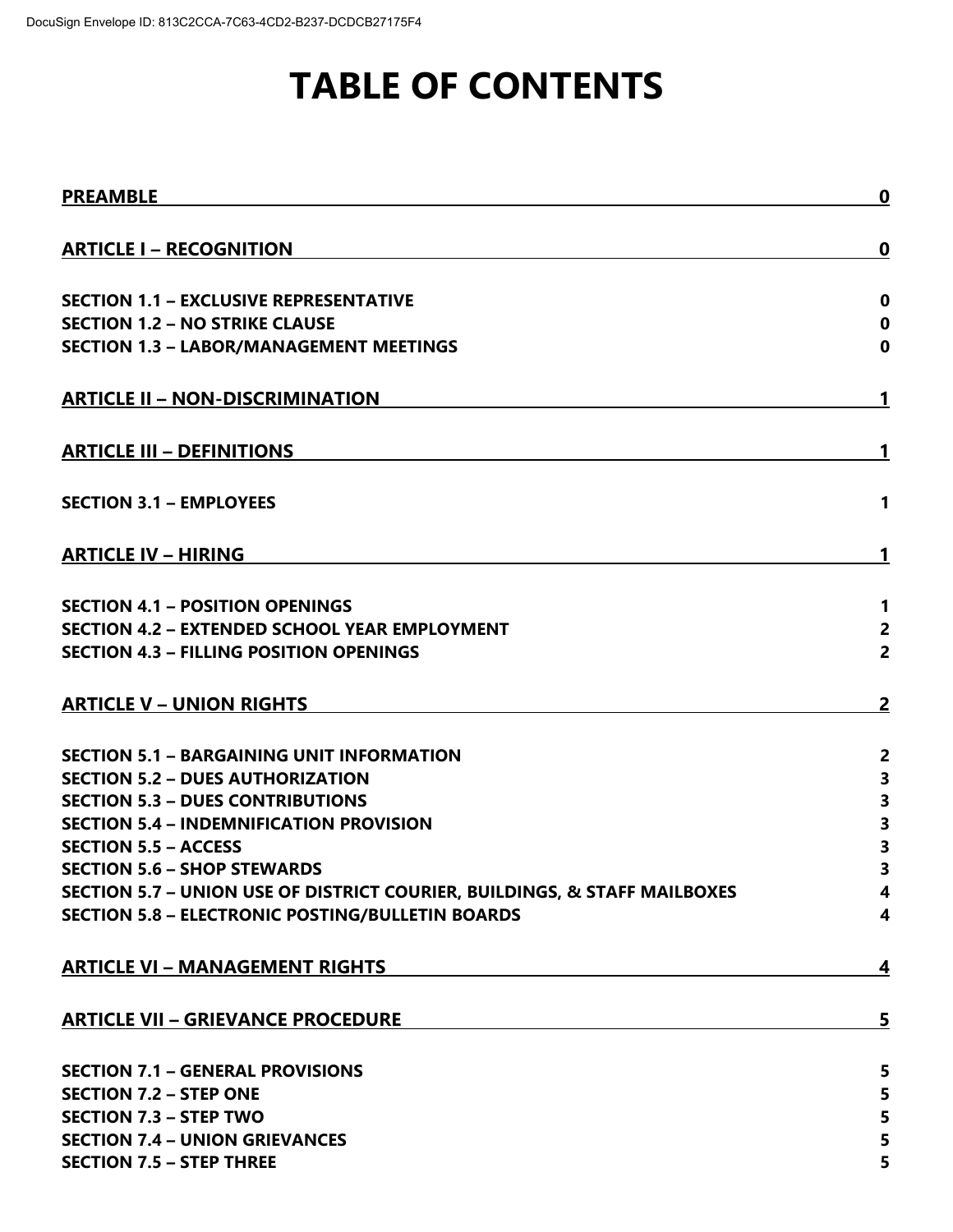| <b>SECTION 7.6 - ARBITRATION</b>                           | $6\phantom{1}6$         |
|------------------------------------------------------------|-------------------------|
| <b>SECTION 7.7 - LIMITATIONS</b>                           | 6                       |
|                                                            |                         |
| <b>ARTICLE VIII - SECURITY</b>                             | 6                       |
|                                                            |                         |
| <b>SECTION 8.1 - JUST CAUSE</b>                            | 6                       |
| <b>SECTION 8.2 - PROBATIONARY PERIOD</b>                   | 6                       |
| <b>SECTION 8.3 - ALTERNATIVES TO LAYOFF</b>                | $6\phantom{1}6$         |
| <b>SECTION 8.4 - LAYOFF PROCEDURES</b>                     | $\boldsymbol{6}$        |
| <b>SECTION 8.5 - SENIORITY</b>                             | $\overline{7}$          |
| <b>SECTION 8.6 - LOSS OF SENIORITY</b>                     | $\overline{\mathbf{7}}$ |
| <b>SECTION 8.7 - RECALL FROM LAYOFF</b>                    | $\overline{\mathbf{7}}$ |
| <b>SECTION 8.8 - OBLIGATIONS OF LAID-OFF EMPLOYEES</b>     | $\overline{7}$          |
| <b>ARTICLE IX - TRANSFERS AND PROMOTIONS</b>               | 8                       |
|                                                            |                         |
| <b>ARTICLE X - WORKING CONDITIONS</b>                      | 8                       |
| <b>SECTION 10.1 - WORKWEEK</b>                             | 8                       |
| <b>SECTION 10.2 - OVERTIME</b>                             | 8                       |
| <b>SECTION 10.3 - LUNCH AND REST PERIODS</b>               | 8                       |
| <b>SECTION 10.4 - CALLBACK PAY</b>                         | 8                       |
| <b>SECTION 10.5 - HIGHER JOB CLASSIFICATION</b>            | 8                       |
| <b>SECTION 10.6 - REVIEW OF WORKLOAD</b>                   | $\boldsymbol{9}$        |
| <b>SECTION 10.7 - ATTENDANCE AT MEETINGS</b>               | 9                       |
| <b>SECTION 10.8 - ADVERSE WEATHER</b>                      | 9                       |
|                                                            |                         |
| <b>ARTICLE XI - WAGES</b>                                  | 9                       |
| <b>SECTION 11.1 - WAGES</b>                                | 9                       |
| <b>SECTION 11.2 - NEW HIRES</b>                            | 9                       |
| <b>SECTION 11.3 - REQUIRED CERTIFICATIONS AND TRAINING</b> | 9                       |
| <b>SECTION 11.4 - MILEAGE REIMBURSEMENT</b>                | 10                      |
|                                                            |                         |
| <b>ARTICLE XII - HOLIDAYS</b>                              | 10                      |
| <b>SECTION 12.1 - HOLIDAYS</b>                             | 10                      |
| <b>SECTION 12.2 - WORKED HOLIDAYS</b>                      | 10                      |
|                                                            |                         |
| <b>ARTICLE XIII - VACATIONS</b>                            | 10                      |
|                                                            |                         |
| <b>SECTION 13.1 - VACATIONS</b>                            | 10                      |
| <b>SECTION 13.2 - VACATION SCHEDULING</b>                  | 10                      |
| <b>SECTION 13.3 - CANCELLED VACATION</b>                   | 11                      |
| <b>SECTION 13.4 - VACATION SCHEDULE PLACEMENT</b>          | 11                      |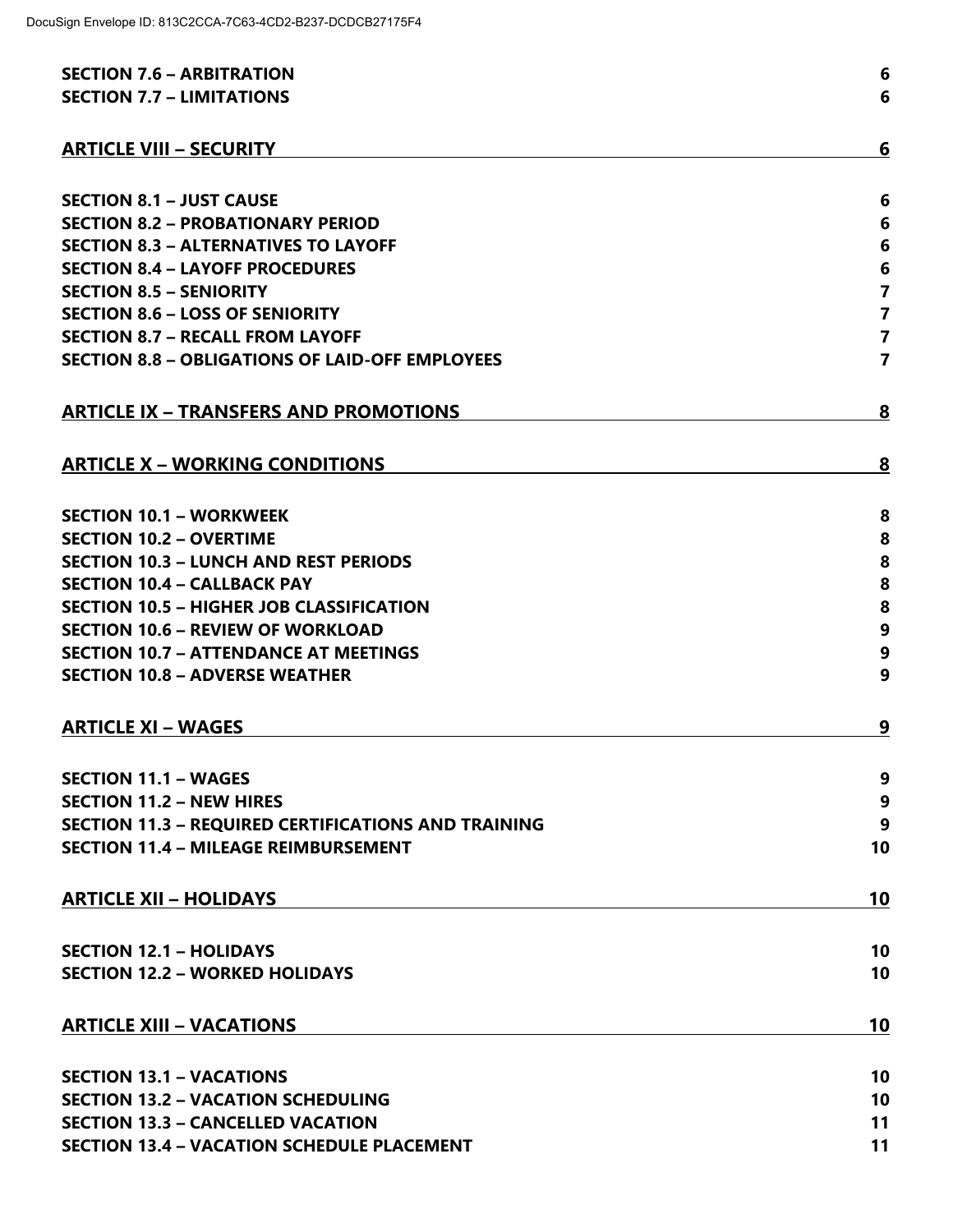| <b>SECTION 14.1 - ILLNESS, INJURY &amp; EMERGENCY LEAVE</b><br><b>SECTION 14.2 - PERSONAL LEAVE</b><br><b>SECTION 14.3 - BEREAVEMENT LEAVE</b><br><b>SECTION 14.4 - LEGAL LEAVE</b><br><b>SECTION 14.5 - INDUSTRIAL INJURY LEAVE</b><br><b>SECTION 14.6 - LEAVE OF ABSENCE</b><br><b>SECTION 14.7 - OTHER LEAVE</b><br><b>ARTICLE XV - INSURANCE BENEFITS</b><br><b>ARTICLE XVI - TEMPORARY AND SUBSTITUTE EMPLOYEES</b><br><b>SECTION 16.1 - COMPENSATION</b><br><b>SECTION 16.2 - APPLICATION OF GRIEVANCE PROCEDURE</b><br><b>SECTION 16.3 - INFORMATION REGARDING TEMPORARY POSITIONS</b><br><b>SECTION 16.4 - BARGAINING UNIT INCLUSION</b><br><b>ARTICLE XVII - SAFETY AND SANITATION</b><br><b>ARTICLE XVIII - NO WAIVER</b><br><b>ARTICLE XIX - SAVINGS</b><br><b>ARTICLE XX - RETIREMENT</b><br><b>ARTICLE XXI - WORKERS COMPENSATION</b><br><b>ARTICLE XXII - CONDITIONS OF THE AGREEMENT</b><br><b>SECTION 22.1 - DURATION</b><br><b>SECTION 22.2 - MODIFICATIONS</b><br><b>SECTION 22.3 - ENTIRE AGREEMENT</b><br><b>SIGNATURE PAGE</b> | <b>ARTICLE XIV - LEAVES</b> | 11 |
|-----------------------------------------------------------------------------------------------------------------------------------------------------------------------------------------------------------------------------------------------------------------------------------------------------------------------------------------------------------------------------------------------------------------------------------------------------------------------------------------------------------------------------------------------------------------------------------------------------------------------------------------------------------------------------------------------------------------------------------------------------------------------------------------------------------------------------------------------------------------------------------------------------------------------------------------------------------------------------------------------------------------------------------------------------|-----------------------------|----|
|                                                                                                                                                                                                                                                                                                                                                                                                                                                                                                                                                                                                                                                                                                                                                                                                                                                                                                                                                                                                                                                     |                             |    |
|                                                                                                                                                                                                                                                                                                                                                                                                                                                                                                                                                                                                                                                                                                                                                                                                                                                                                                                                                                                                                                                     |                             | 11 |
|                                                                                                                                                                                                                                                                                                                                                                                                                                                                                                                                                                                                                                                                                                                                                                                                                                                                                                                                                                                                                                                     |                             | 11 |
|                                                                                                                                                                                                                                                                                                                                                                                                                                                                                                                                                                                                                                                                                                                                                                                                                                                                                                                                                                                                                                                     |                             | 11 |
|                                                                                                                                                                                                                                                                                                                                                                                                                                                                                                                                                                                                                                                                                                                                                                                                                                                                                                                                                                                                                                                     |                             | 11 |
|                                                                                                                                                                                                                                                                                                                                                                                                                                                                                                                                                                                                                                                                                                                                                                                                                                                                                                                                                                                                                                                     |                             | 12 |
|                                                                                                                                                                                                                                                                                                                                                                                                                                                                                                                                                                                                                                                                                                                                                                                                                                                                                                                                                                                                                                                     |                             | 12 |
|                                                                                                                                                                                                                                                                                                                                                                                                                                                                                                                                                                                                                                                                                                                                                                                                                                                                                                                                                                                                                                                     |                             | 12 |
|                                                                                                                                                                                                                                                                                                                                                                                                                                                                                                                                                                                                                                                                                                                                                                                                                                                                                                                                                                                                                                                     |                             | 13 |
|                                                                                                                                                                                                                                                                                                                                                                                                                                                                                                                                                                                                                                                                                                                                                                                                                                                                                                                                                                                                                                                     |                             | 13 |
|                                                                                                                                                                                                                                                                                                                                                                                                                                                                                                                                                                                                                                                                                                                                                                                                                                                                                                                                                                                                                                                     |                             |    |
|                                                                                                                                                                                                                                                                                                                                                                                                                                                                                                                                                                                                                                                                                                                                                                                                                                                                                                                                                                                                                                                     |                             | 13 |
|                                                                                                                                                                                                                                                                                                                                                                                                                                                                                                                                                                                                                                                                                                                                                                                                                                                                                                                                                                                                                                                     |                             | 13 |
|                                                                                                                                                                                                                                                                                                                                                                                                                                                                                                                                                                                                                                                                                                                                                                                                                                                                                                                                                                                                                                                     |                             | 13 |
|                                                                                                                                                                                                                                                                                                                                                                                                                                                                                                                                                                                                                                                                                                                                                                                                                                                                                                                                                                                                                                                     |                             | 13 |
|                                                                                                                                                                                                                                                                                                                                                                                                                                                                                                                                                                                                                                                                                                                                                                                                                                                                                                                                                                                                                                                     |                             | 13 |
|                                                                                                                                                                                                                                                                                                                                                                                                                                                                                                                                                                                                                                                                                                                                                                                                                                                                                                                                                                                                                                                     |                             | 13 |
|                                                                                                                                                                                                                                                                                                                                                                                                                                                                                                                                                                                                                                                                                                                                                                                                                                                                                                                                                                                                                                                     |                             | 14 |
|                                                                                                                                                                                                                                                                                                                                                                                                                                                                                                                                                                                                                                                                                                                                                                                                                                                                                                                                                                                                                                                     |                             | 14 |
|                                                                                                                                                                                                                                                                                                                                                                                                                                                                                                                                                                                                                                                                                                                                                                                                                                                                                                                                                                                                                                                     |                             | 14 |
|                                                                                                                                                                                                                                                                                                                                                                                                                                                                                                                                                                                                                                                                                                                                                                                                                                                                                                                                                                                                                                                     |                             | 14 |
|                                                                                                                                                                                                                                                                                                                                                                                                                                                                                                                                                                                                                                                                                                                                                                                                                                                                                                                                                                                                                                                     |                             | 14 |
|                                                                                                                                                                                                                                                                                                                                                                                                                                                                                                                                                                                                                                                                                                                                                                                                                                                                                                                                                                                                                                                     |                             | 14 |
|                                                                                                                                                                                                                                                                                                                                                                                                                                                                                                                                                                                                                                                                                                                                                                                                                                                                                                                                                                                                                                                     |                             | 14 |
|                                                                                                                                                                                                                                                                                                                                                                                                                                                                                                                                                                                                                                                                                                                                                                                                                                                                                                                                                                                                                                                     |                             | 15 |
| <b>APPENDIX A - SALARY SCHEDULE</b>                                                                                                                                                                                                                                                                                                                                                                                                                                                                                                                                                                                                                                                                                                                                                                                                                                                                                                                                                                                                                 |                             | 16 |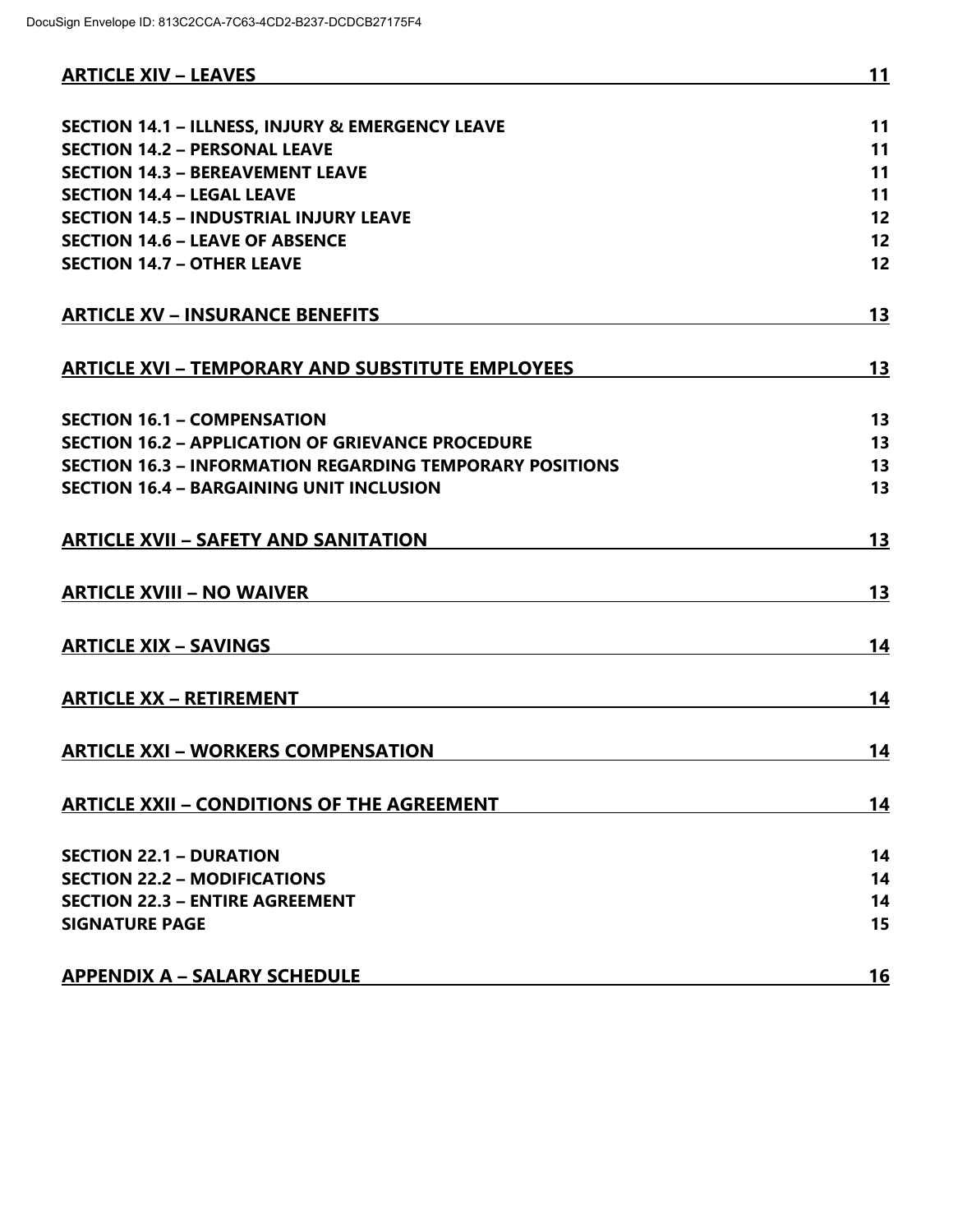## **PREAMBLE**

This Agreement is made and entered into by and between Peninsula School District #401 for its operations listed below, hereinafter referred to as the "District", and the Washington Alliance of Technology Workers, Local 37083 of The Newspaper Guild, Communications Workers of America, AFL-CIO, CLC, hereinafter referred to as the "Union," for itself and on behalf of all employees of the District as listed below.

## **ARTICLE I – RECOGNITION**

### **SECTION 1.1 – EXCLUSIVE REPRESENTATIVE**

The District hereby recognizes the Union as the sole and exclusive bargaining agent relative to wages, hours and working conditions for all full-time and regular part-time employees of Peninsula School District No. 401 Technical Support Department as listed in Appendix A, which will include substitute and temporary employees to the extent provided in Article XVI but excluding supervisors and confidential employees.

Services performed by employees within this bargaining unit shall continue to be performed by employees within this bargaining unit except for:

- **A.** Services beyond the skills or capacity of the employees within the bargaining unit at the time (provided this clause does not authorize the use of temporary employees in violation of Articles 3 and 16);
- **B.** Services performed by a department supervisor working alongside employees within this bargaining unit solely for the purpose of training;
- **C.** Services performed in conjunction with construction or public works projects;
- **D.** Installation or warranty services provided in conjunction with the purchase of new software or equipment;
- **E.** Pre-production, testing and troubleshooting of systems;
- **F.** Student interns; and
- **G.** Substitute employees.

## **SECTION 1.2 – NO STRIKE CLAUSE**

The Union and the District agree that there shall be no strikes, slowdowns, or work stoppages by the employees and no lockouts by the District during the term of this Agreement.

#### **SECTION 1.3 – LABOR/MANAGEMENT MEETINGS**

Both the Union and the District recognize the need for quality training designed to allow each party to stay current with a changing workplace and new generations of technology. Upon the request of either party, representatives of District management and Union leadership shall meet throughout the year to discuss training needs and other specific issues of mutual concern, including clarification of job duties.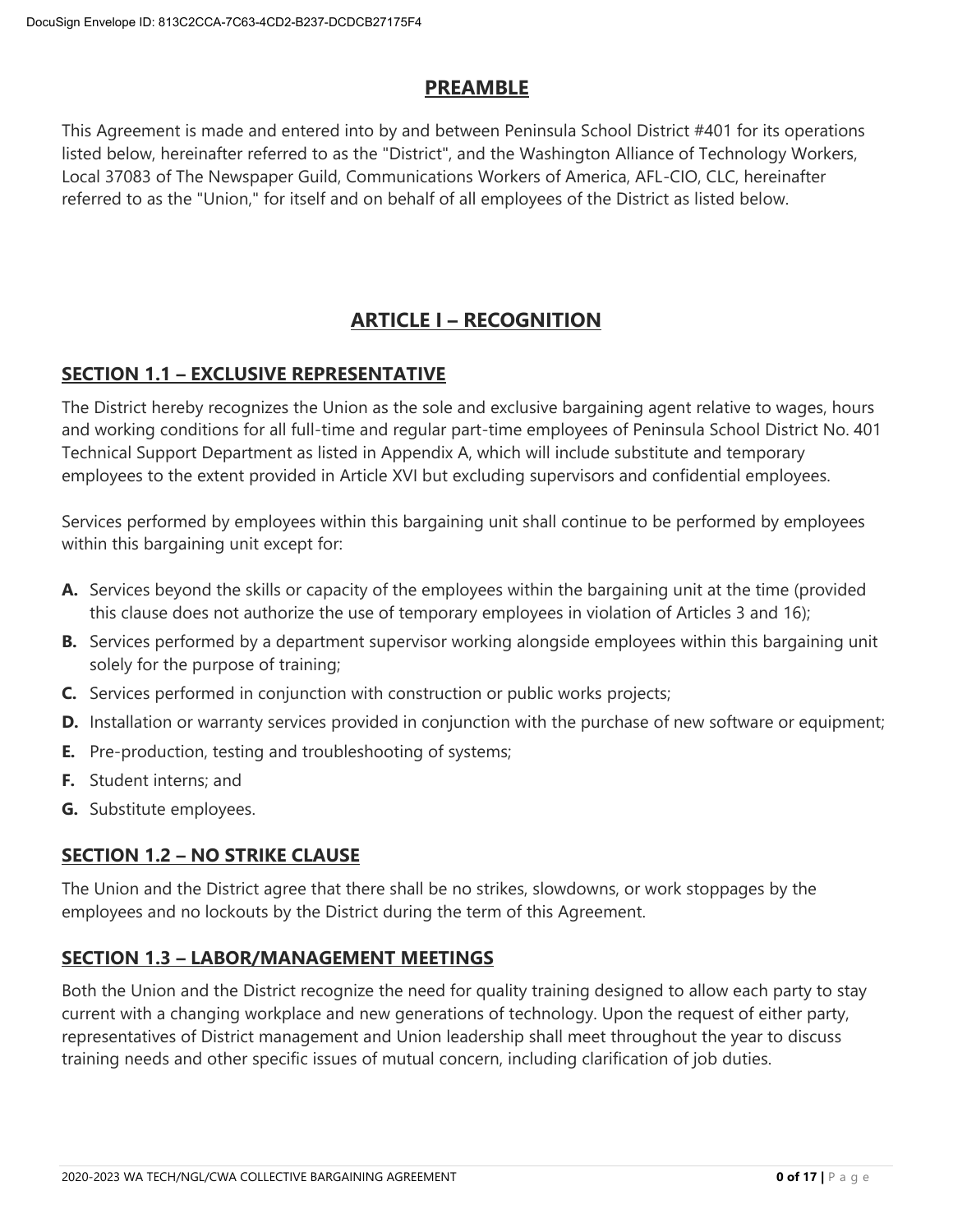## **ARTICLE II – NON-DISCRIMINATION**

Neither the District, union nor any employee shall in any manner whatsoever unlawfully discriminate against any employee or applicant for employment on the basis of race; color; religion; creed; sex; sexual orientation; marital status; national origin; age; or disabilities. No employee shall be discharged, discriminated against because of membership or lack thereof, or lawful activity in the Union, provided such activities are not carried on so as to interfere with the normal work process.

## **ARTICLE III – DEFINITIONS**

### **SECTION 3.1 – EMPLOYEES**

The term "employee" shall refer to those regularly employed individuals represented by the Union in the bargaining unit as set forth in the Recognition Clause, except as otherwise indicated. The term "days" means calendar days unless otherwise specified.

The term "regular employee" shall refer to all employees other than those meeting the definition of "temporary employee." The term "temporary employee" shall refer to those persons employed to cover workload fluctuations, emergencies, or special projects on an as-needed basis for a period not to exceed six (6) months. A temporary employee shall not fill a vacant position for longer than sixty days.

The terms "twelve-month employee" and "year-round employee" shall mean an employee scheduled to work at least 220 workdays per year. The term "full time employee" shall refer to those employees who regularly work forty (40) hours per week.

The term "substitute employee" shall mean an employee hired to replace a temporary or regular employee on authorized leave with rights to return to the position. Their pay shall be based on the classification for which they are substituting.

The term "student intern" shall mean a Peninsula School District student employed for school credit or compensation through a District educational or extended learning program. Such program shall not extend more than three (3) months beyond graduation. Assignments and scheduling for student interns will not negatively impact assignments or scheduling for regular employees, and barring periods of unpredictable absences, student interns will not perform duties normally assigned to regular employees. Before the involuntary reduction of any position by more than one hour per day, the district and the union agree to discuss alternatives including the student intern program. Additionally, supervisors will work to prevent the quality of intern projects from negatively impacting the workloads of regular employees or the perceived quality of the department in general.

## **ARTICLE IV – HIRING**

## **SECTION 4.1 – POSITION OPENINGS**

Position openings including extended school year (summer) employment will be announced for a minimum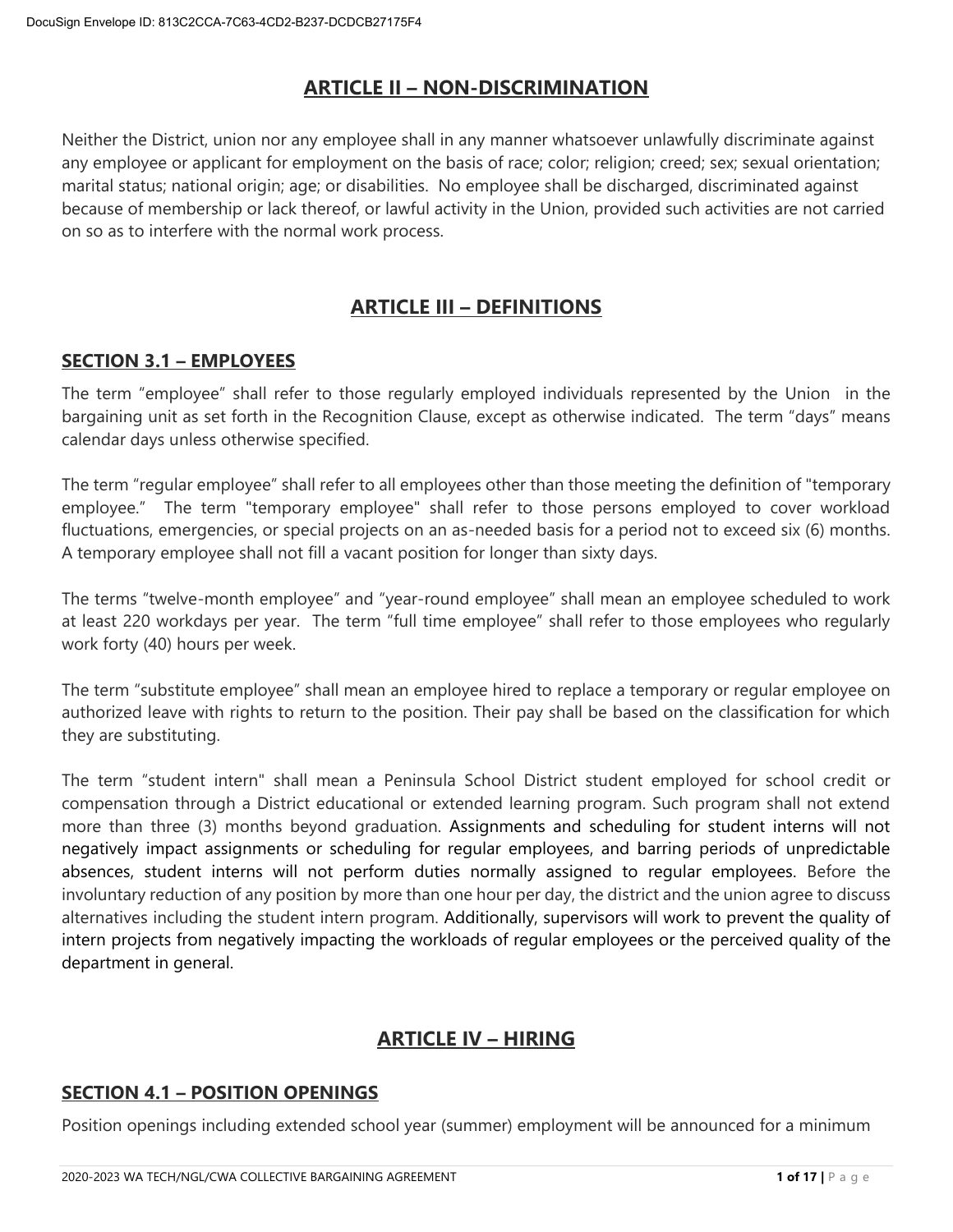of five (5) business days prior to filling such openings. Announcements will be sent to the designated Union representative, as well as posted on the appropriate bulletin boards and District website. An employee can submit an e-mail address to the District personnel office to be notified of any bargaining unit openings while the employee is on vacation.

## **SECTION 4.2 – EXTENDED SCHOOL YEAR EMPLOYMENT**

The District will hire available, interested, and qualified, regular employees for summer employment within their classification before hiring non-regular employees. Regular employees performing work within their classification will earn their normal rate of pay.

## **SECTION 4.3 – FILLING POSITION OPENINGS**

The District shall consider any applicant notified of the job opening by the Union. A current employee who is selected to fill a posted position must demonstrate a satisfactory level of performance within the first thirty (30) of the employee's workdays in the new position.

If the employee is unable to demonstrate satisfactory performance or wishes to return to his or her former position during the thirty (30) workday period, the District will consult with the Union with the goal to reassign the employee to any open position equal to that previously held within the bargaining unit without prejudice.

Any employee applying for a position may request a meeting with Human Resources to identify and discuss the reasons that person was not selected. The sole purpose of such a meeting would be to give the employee feedback on areas of strength and areas needing improvement to enhance their opportunities for promotion.

## **ARTICLE V – UNION RIGHTS**

## **SECTION 5.1 – BARGAINING UNIT INFORMATION**

The District shall supply the Union upon request with a list of the names, hire dates, work assignments, addresses, phone numbers, dates of birth, classifications, FTEs, and salary information of employees in the bargaining unit.

The District shall notify the designated Union representative of new hires or any changes in employee status concerning wages, job classification, resignations, retirements, and deaths through copies of Board agendas at least monthly.

The District shall supply the Union upon request with full information as to hiring and promotion standards and procedures and any changes thereto.

The District shall furnish to the employee a copy of any criticism, commendation, appraisal, or rating of such employee's performance in the employee's job or any other comment or notation regarding the employee simultaneously with it being placed in the employee's personnel file. The employee and/or the Union shall be allowed to place in such a file a response to anything contained therein which such employee and/or the Union deems to be adverse. An employee and/or the Union shall have the right to review the employee's personnel file at any time and upon request shall be provided copies of all material in the employee's file.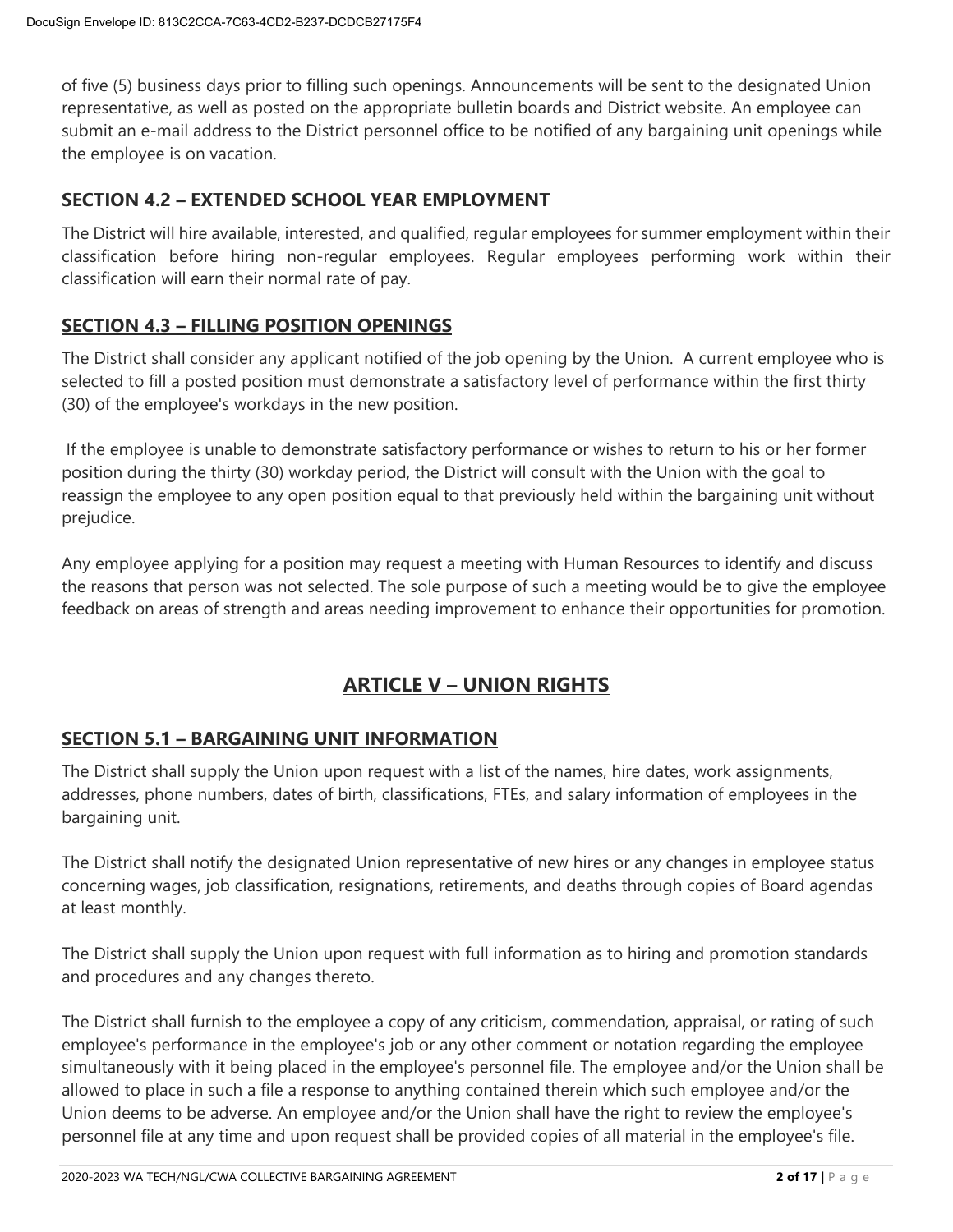## **SECTION 5.2 – DUES AUTHORIZATION**

All new employees shall have the right and opportunity to join the union if they wish to do so. There shall be no interference or attempt to interfere with the operations of the Union.

The District will make a payroll deduction for Union dues and assessments upon receipt of a written authorization executed by an individual employee. Any deductions for political contributions subject to RCW 42.17A.495 shall be separately authorized in writing by the educator on forms that comply with WAC 390-17- 100 and be revocable by the educator at any time. The District shall provide all employees annual notice of their rights regarding payroll deductions for political contributions under WAC 390-17-110.

## **SECTION 5.3 – DUES CONTRIBUTIONS**

Prior to the beginning of each school year, the Union will give written notice to the District of the amount of dues and assessments required of an Union member. The percentage or amount for deductions shall not be subject to change during the school year. The deductions authorized by the above provisions will be made in twelve (12) installments from each paycheck beginning the pay period of September through the pay period in August of each year. Employees who commence employment after September or terminate employment before June shall have their deductions prorated. Each month during the school year, the District will send the Union all money deducted for dues accompanied by a list of names of those employees for whom payroll deductions were made. The union will refund to the District any amounts paid to it in error.

## **SECTION 5.4 – INDEMNIFICATION PROVISION**

The Union and its affiliates will defend, indemnify, and hold the District harmless against all liability, including allegations, claims, actions, suits, demands, damages, obligations, losses, settlement, judgments, costs and expenses (including attorneys' fees) that arise out of any action taken or not taken by the District in implementation of this Article.

## **SECTION 5.5 – ACCESS**

An authorized officer of the Union shall have access to the District's operations at reasonable times for the purpose of investigation of grievances, adjusting disputes and ascertaining that the Agreement is being adhered to, provided that such visit shall not interfere with the work process or cause undue interruption of the employees' work schedule. Such authorized officers shall follow all building procedures regarding signing in or notifying a building administrator upon entering the premises.

#### **SECTION 5.6 – SHOP STEWARDS**

The Union may appoint shop stewards where the Union deems necessary as long as the number of shop stewards shall not interfere with the work progress or cause an undue interruption of the employee's work.

Such established stewards selected by the Union to participate during working hours with representatives of the District in matters of negotiation, grievance proceedings, conferences, or meetings, and discipline representation shall suffer no loss of pay or benefits because of such participation when such meetings are mutually scheduled during work time. Notification of a steward's need to be released from his/her paid duties for such matters shall be delivered to his/her appropriate supervisor in a timely manner prior to the release. When stewards are acting on behalf of the membership, or any one or more individual members, he/she shall be entitled to such privileged or confidential information as necessary for effective representation. Neither the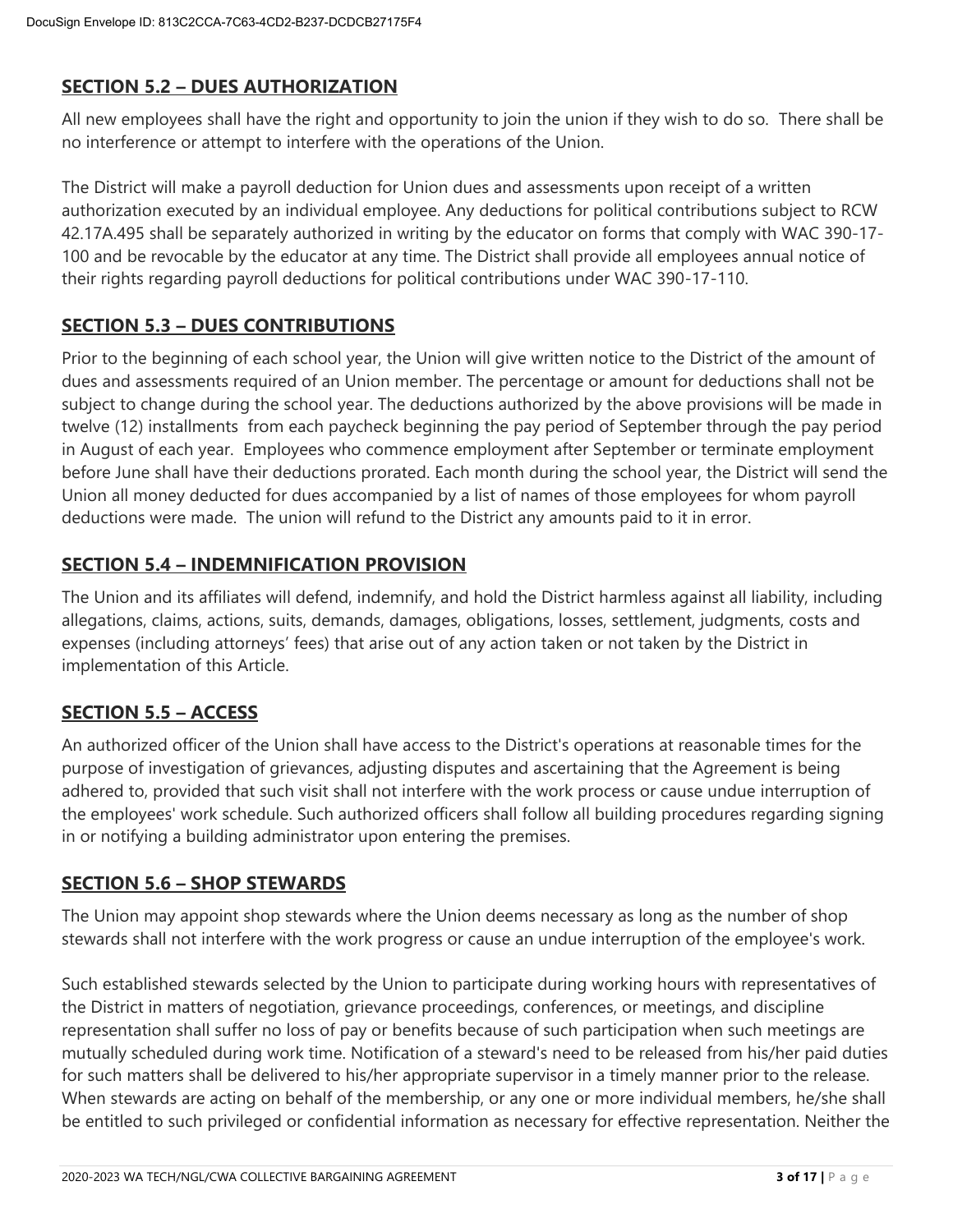Union nor any of its individual members shall hold the District, or any of its representatives, liable for abridgement of confidentiality, in the good faith execution of this paragraph. Information shared in such manner shall remain confidential.

### **SECTION 5.7 – UNION USE OF DISTRICT COURIER, BUILDINGS, & STAFF MAILBOXES**

The Union and its representatives shall have the right to use employee mailboxes and/or the District courier service to communicate to its members, provided that there is no disruption of the educational program or additional cost to the District, and further provided such information conforms with all other District standards for civility (written copy to be provided to the Union) and violates no other laws. Use shall include freedom from any censorship or screening by the District prior to distribution.

The Union shall have the right to use District buildings for meetings and to transact official business on District property at all reasonable times, provided that such activities do not interfere with nor interrupt normal District operations or other scheduled building activities as determined by checking with the appropriate administrator and completing facility use forms. The Union will hold the District harmless for all liability and costs of attorney fees in defending the legality of this section.

### **SECTION 5.8 – ELECTRONIC POSTING/BULLETIN BOARDS**

The District agrees to provide bulletin boards suitably placed for the Technical Support Department on the District's premises for the use of the Union. The District agrees that the Union and employees may use the District's email and/or intranet network for the communication of information directly relating to the bargaining-unit, provided that there is no disruption of the educational program or additional cost to the District, and further provided that the communication complies with the District's acceptable use policy (written copy to be provided to the Union).

## **ARTICLE VI – MANAGEMENT RIGHTS**

Except as otherwise provided in this Agreement, the District retains all the rights and functions of management that it has by law. Further, the Board retains the right to delegate such management rights to management personnel, but only to the extent allowed by law or regulations. The Board acts by and through its administrative and supervisory staff. Without limiting the generality of the above statement, these rights include:

- **A.** The direction, assignment and management of working forces, including the right to hire, suspend, discipline, transfer, and relieve employees from duty because of lack of work;
- **B.** The determination of the management organization and the selection of employees for promotion to supervisory and other managerial positions;
- **C.** The maintenance, control, and use of District property;
- **D.** To make necessary policies, rules, and regulations not inconsistent with this Agreement, subject to the unions right to request bargaining regarding any changes in wages, hours or working conditions; and
- **E.** To determine the means, methods, equipment, and technical standards for accomplishing the work of the District.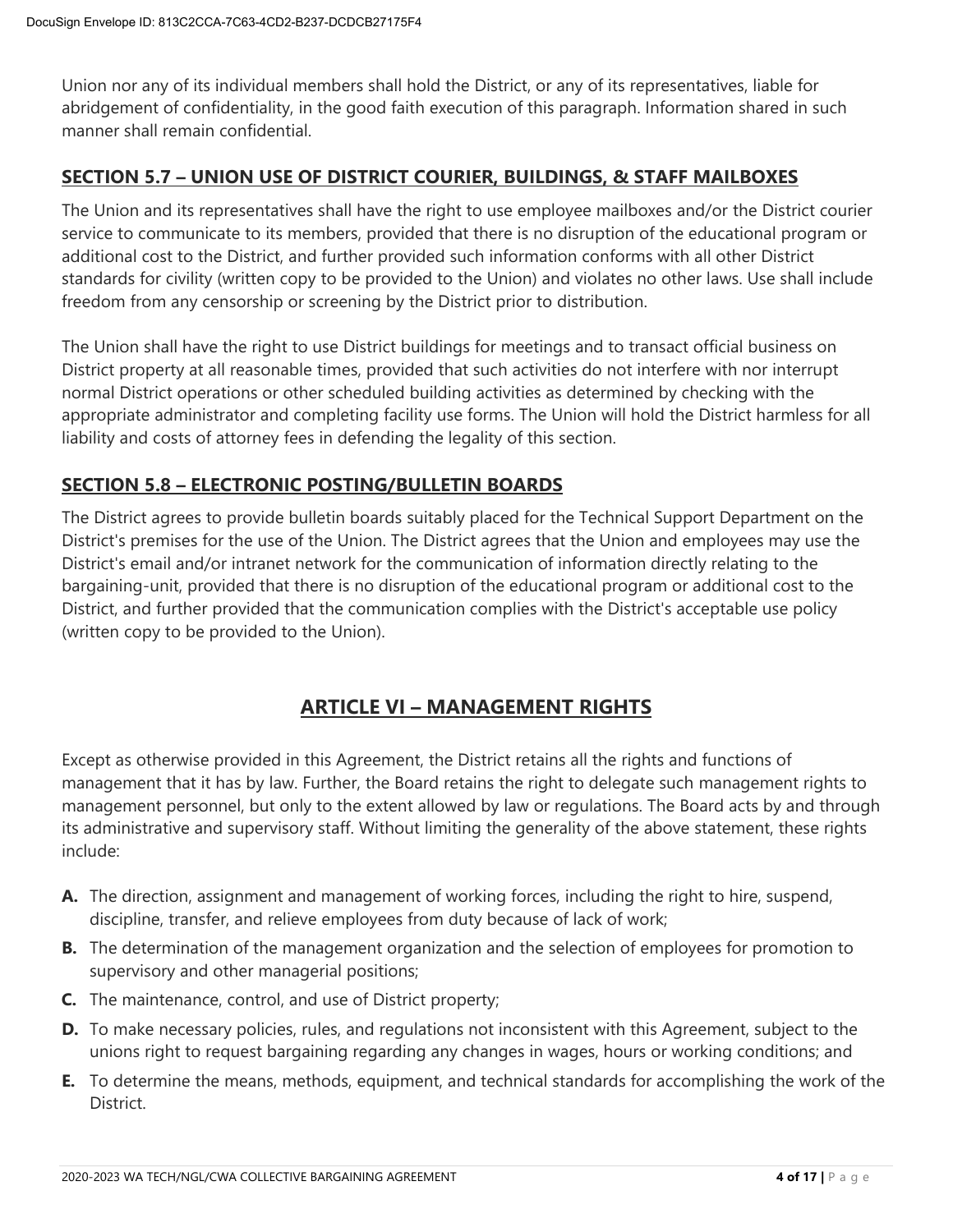## **ARTICLE VII – GRIEVANCE PROCEDURE**

## **SECTION 7.1 – GENERAL PROVISIONS**

A grievance is hereby defined as an alleged violation of the terms of this Agreement impacting a particular employee or the Union rights identified herein and shall be resolved in strict compliance with this Article. Failure to comply with the steps and timeliness so stipulated will result in the grievance being invalid and subject to no further processing.

#### **SECTION 7.2 – STEP ONE**

Employees shall first discuss the grievance with their immediate supervisor. If employees so wish, they may be accompanied by a Union representative at such discussion. All grievances not brought to the immediate supervisor in accordance with the preceding sentence within ten (10) working days of the occurrence or of the date the employee reasonably should have become aware of the occurrence giving rise to the grievance shall be invalid and subject to no further processing. The supervisor has five (5) working days to respond tram the date of receipt of Step One-Verbal.

### **SECTION 7.3 – STEP TWO**

If a grievance is not resolved to the employee's satisfaction in accordance with the preceding subsection, the employee shall, within ten (10) working days of the response at Step One, reduce to writing a statement of the grievance containing an explanation of how the contract has been allegedly violated, a reference to the provisions in this Agreement which have been allegedly violated, and the remedy sought.

The employee shall submit the written statement of grievance to the immediate supervisor for reconsideration and shall submit a copy to the official in the administration responsible for personnel. The parties will have ten (10) working days from submission of the written statement of grievance to resolve it by indicating on the statement of grievance the disposition. If an agreeable disposition is made, all parties to the grievance shall sign it.

#### **SECTION 7.4 – UNION GRIEVANCES**

Grievances initiated by the Union shall not be subject to Step One and shall be submitted to the official in the administration responsible for personnel within ten (10) working days of the date of the occurrence or of the date, the Union reasonably should have become aware of the occurrence giving rise to the grievance. Prior to filing a union grievance, the Union shall discuss the grievance with the department supervisor.

## **SECTION 7.5 – STEP THREE**

If no settlement has been reached within the ten (10) working days referred to in the preceding subsection, and the Union believes the grievance to be valid, a written statement of grievance shall be submitted within ten (10) working days to the District Superintendent or the Superintendent's designee. After such submission, the parties will have ten (10) working days from submission of the written statement of grievance to resolve it by indicating on the statement of grievance the disposition. If an agreeable disposition is made, all parties to the grievance shall sign it.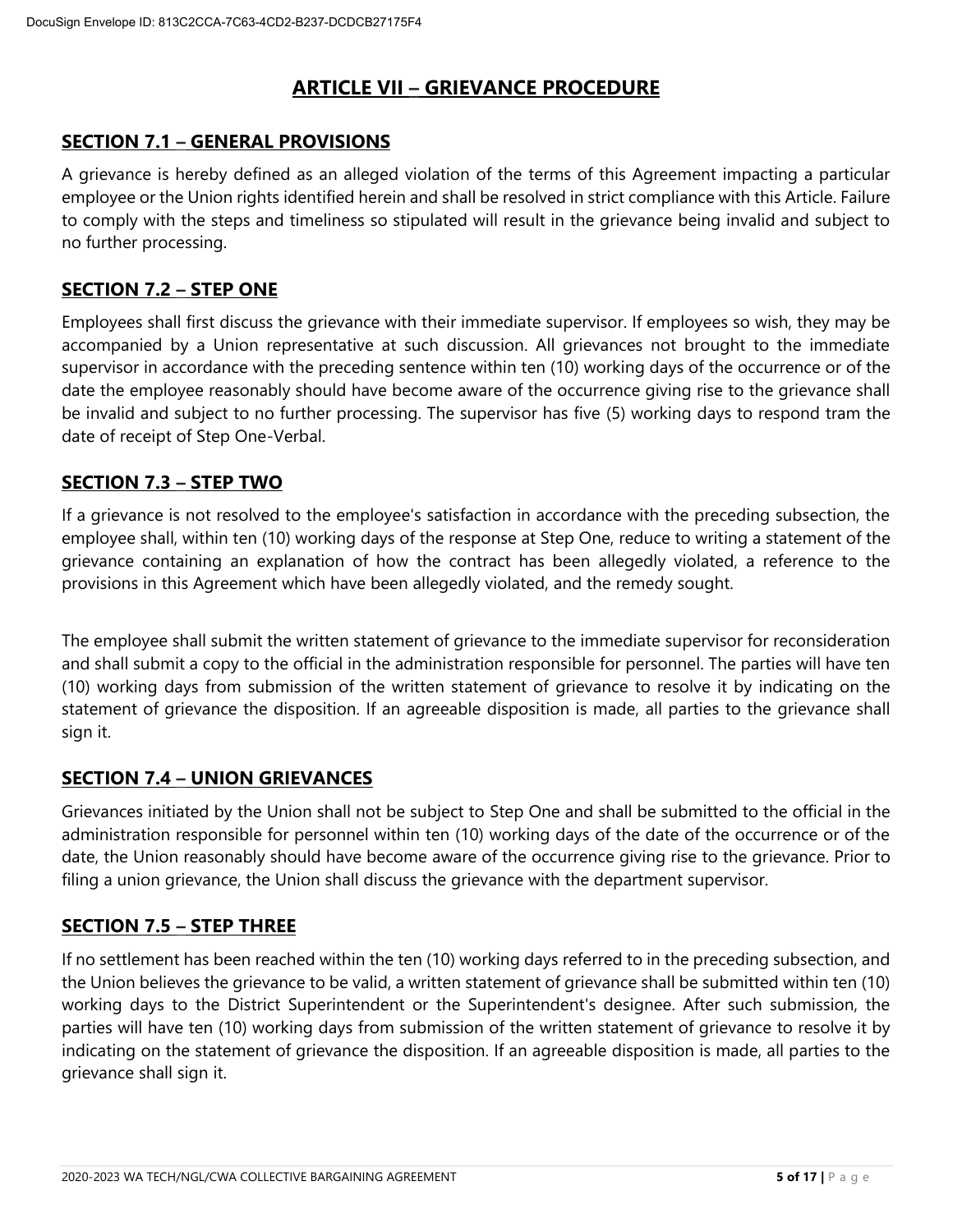## **SECTION 7.6 – ARBITRATION**

If no settlement has been reached within the ten (10) working days referred to in the preceding subsection, and the Union believes the grievance to be valid, the Union may demand arbitration of the grievance within twenty working days of the receipt of the answer at Step Three utilizing the Voluntary Labor Arbitration Rules of the American Arbitration Association. The arbitrator's award shall be final and binding upon all parties.

## **SECTION 7.7 – LIMITATIONS**

It is agreed that:

- **A.** A designated Union representative must sign all grievance settlements beyond Step 1.
- **B.** Evaluation comments or ratings are not grievable; disciplinary actions taken in response to evaluations are grievable.
- **C.** The Arbitrator shall have no power to alter, add to, or subtract from the terms of this Agreement.
- **D.** The fees and expenses of the Arbitrator shall be equally shared by the parties.

## **ARTICLE VIII – SECURITY**

#### **SECTION 8.1 – JUST CAUSE**

There shall be no dismissal except for just and sufficient cause. The Union and the employee shall be notified in writing of any dismissal for cause and the reason(s) for the dismissal.

#### **SECTION 8.2 – PROBATIONARY PERIOD**

New employees shall be considered probationary employees during the first ninety (90) workdays of their employment. Discharges during this trial period are at the District's discretion. An employee who has successfully completed the probationary period will be placed on regular employee status. Upon receiving regular employee status, an employee shall be given credit for time served while under probation.

#### **SECTION 8.3 – ALTERNATIVES TO LAYOFF**

Before any dismissal to reduce the force, the District agrees to meet with the Union to discuss alternatives.

#### **SECTION 8.4 – LAYOFF PROCEDURES**

Employees shall be selected for layoff in reverse order of seniority within the affected classifications. An employee removed from a job classification due to insufficient seniority may exercise his/her seniority in lateral or lower classifications where he/she has previously established seniority.

All probationary and temporary employees within the classification affected shall be laid off before any employees with seniority status in the classification are affected.

If two (2) or more employees have the same seniority, the order of layoff shall be determined by lot. A representative of the Union shall be present for such determination.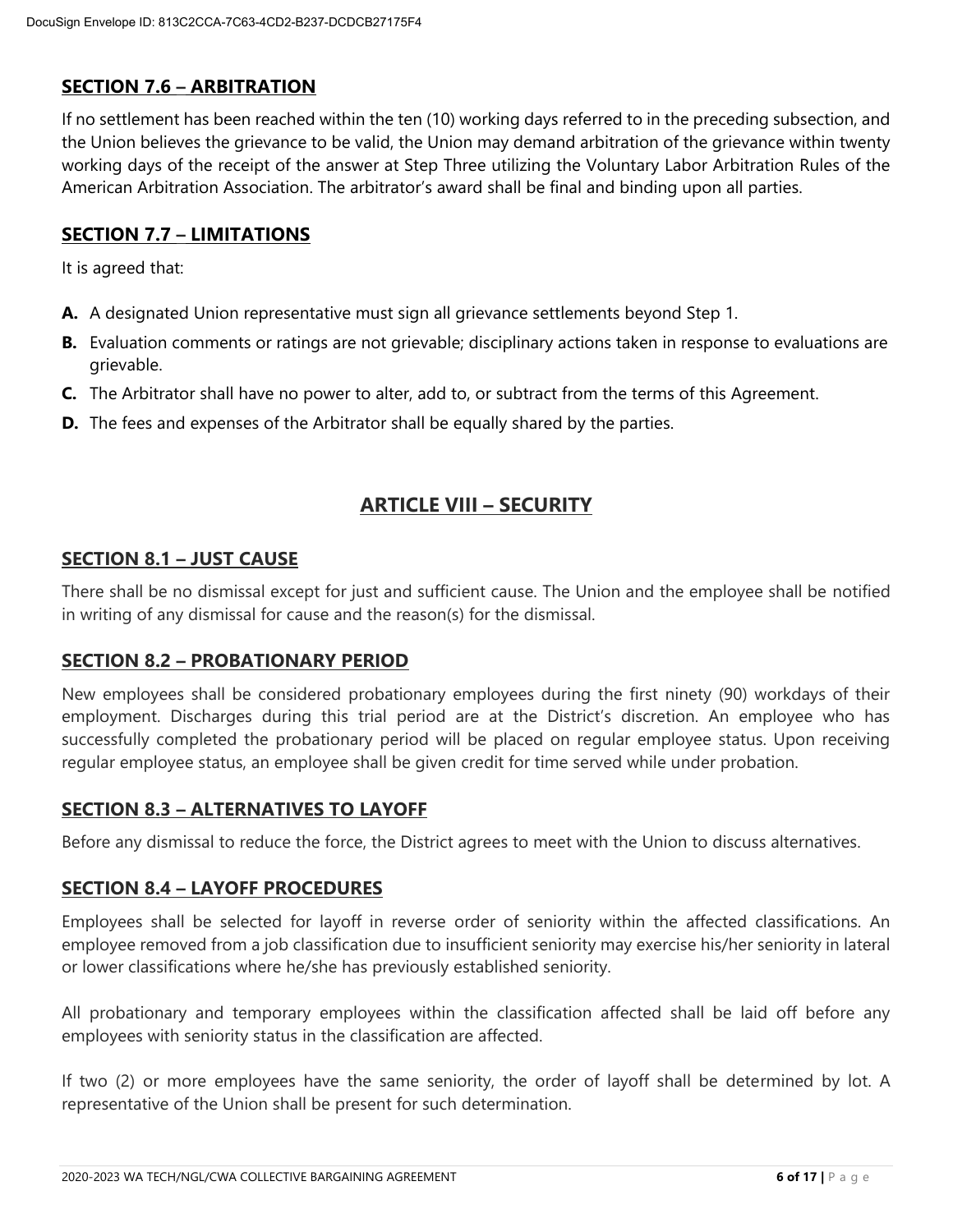Employees who are laid off or placed in a lower classification in accordance with these procedures, shall be placed in an employment pool for one (1) year. Time spent in the employment pool shall not constitute a break in continuity of service. Employees shall retain accrued sick leave, vested vacation rights, and seniority for a period of twenty-four (24) months. A member of the employment pool shall not accrue additional benefits or rights during this time.

## **SECTION 8.5 – SENIORITY**

Seniority shall be defined as the length of continuous service in a job classification within the bargaining unit except as noted elsewhere in this agreement. The seniority of each employee shall begin as of the employee's first compensated day of employment as a regular employee in a specific job classification and shall be tracked by working months. Employees working an extended school year (summer) will accrue seniority during these periods of employment. Upon receiving regular employee status, an employee shall be given credit for time served while under probation or temporary employment status.

An employee, who transfers, promotes, or otherwise moves from one job classification to another in the bargaining unit shall continue to accrue seniority in the classification from which he/she transferred, promoted, or moved.

## **SECTION 8.6 – LOSS OF SENIORITY**

An employee's seniority shall be broken so that no prior period of employment shall be counted, and his/her seniority shall cease upon:

- **A.** Dismissal for just and sufficient cause,
- **B.** Resignation, or
- **C.** Refusal to accept an offer of rehire into the classification in which an employee worked when dismissed.

## **SECTION 8.7 – RECALL FROM LAYOFF**

The District will fill positions from the employment pool as specified in Section 8.4, above, provided however, when the pool does not contain employees with seniority in the appropriate classification given the open position, the district may hire from outside the pool pursuant to Article 4 of this Agreement.

Positions will be filled from the employment pool as follows:

- **A.** Each individual in the employment pool will be considered for the assignment in any classification for which he/she has seniority.
- **B.** The most senior employee for the specific opening will be assigned.
- **C.** An employee cannot be assigned to a higher classification than that which he/she held at the time of layoff.
- **D.** If an employee is assigned to a position in a lower classification than that which he/she held at the time of layoff, he/she shall nevertheless remain in the employment pool until such time as he/she is given an assignment in his/her original classification or his/her recall rights expire.

#### **SECTION 8.8 – OBLIGATIONS OF LAID-OFF EMPLOYEES**

Employees on layoff status shall file their addresses in writing with the District and shall thereafter promptly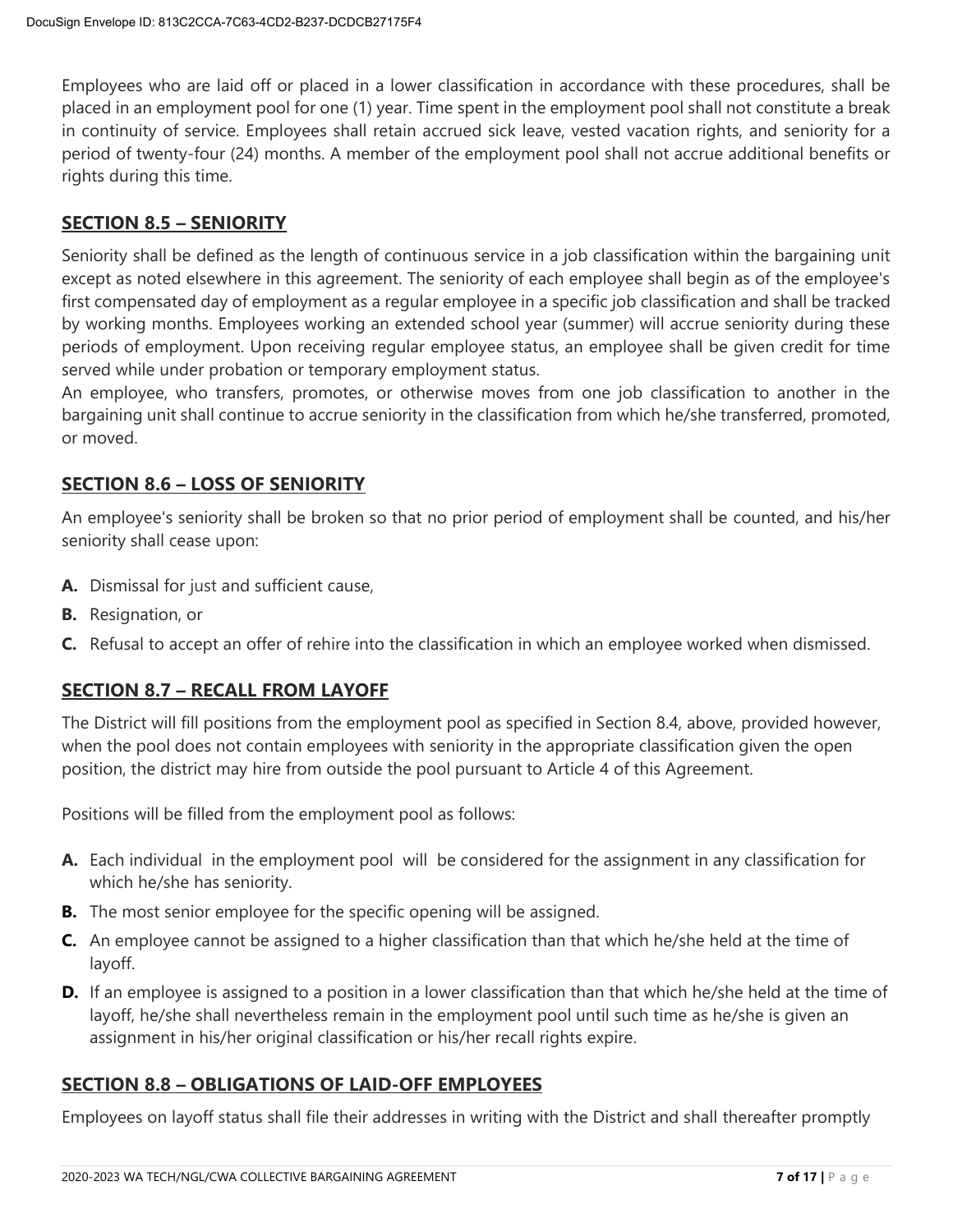advise the District in writing of any change of address. An employee who does not comply with these requirements, or who does not accept an offer of reemployment within five (5) calendar days shall be removed from the employment pool.

## **ARTICLE IX – TRANSFERS AND PROMOTIONS**

Regular employees shall be given preference over equally qualified applicants from outside the bargaining unit for vacancies in a higher classification. Announcements and filling of such openings shall be in accordance with Section 4.1. No employee shall be penalized in any way for refusing to accept a promotion.

## **ARTICLE X – WORKING CONDITIONS**

## **SECTION 10.1 – WORKWEEK**

Each employee shall be assigned to a definite and regular shift and workweek, which shall not be changed without prior notice to the employee of two (2) calendar weeks except in an emergency where reasonable prior notice will be attempted. The normal workweek for full-time employees shall be five (5) consecutive days, Monday through Friday, of eight (8) hours worked exclusive of the lunch period. The District will consider the request of any employee to work an alternative schedule, which may include any combination of hours or workdays so long as the total number of hours does not exceed 40 in the workweek.

## **SECTION 10.2 – OVERTIME**

All authorized hours worked over forty (40) per week shall be paid at the rate of one and one-half (1-1/2) times the employee's base pay. For the purposes of this section, "all authorized hours worked" shall include all hours the employee is required to work for the employer and all hours paid as a holiday under Section 12.1. All overtime hours must be approved in advance by a supervisor. Employees will not be required to take time off in lieu of pay for time worked. An employee who is scheduled to work on the seventh  $(7<sup>th</sup>)$  consecutive day will be compensated at two (2) times the employee's base pay unless the day is being worked as part of an approved flexible schedule.

## **SECTION 10.3 – LUNCH AND REST PERIODS**

State laws and regulations will be followed regarding lunch and rest periods.

## **SECTION 10.4 – CALLBACK PAY**

A minimum of two (2) hours pay will be paid any employee who is called back to a District work site. This pay shall be at the regular rate of pay except in overtime situations, in which case the overtime rate would apply. Call-back pay shall not apply to extensions of the regular workday.

## **SECTION 10.5 – HIGHER JOB CLASSIFICATION**

Any employee assigned duties and responsibilities that are exclusive to a higher classification within the bargaining unit shall receive the higher rate of pay effective the first day.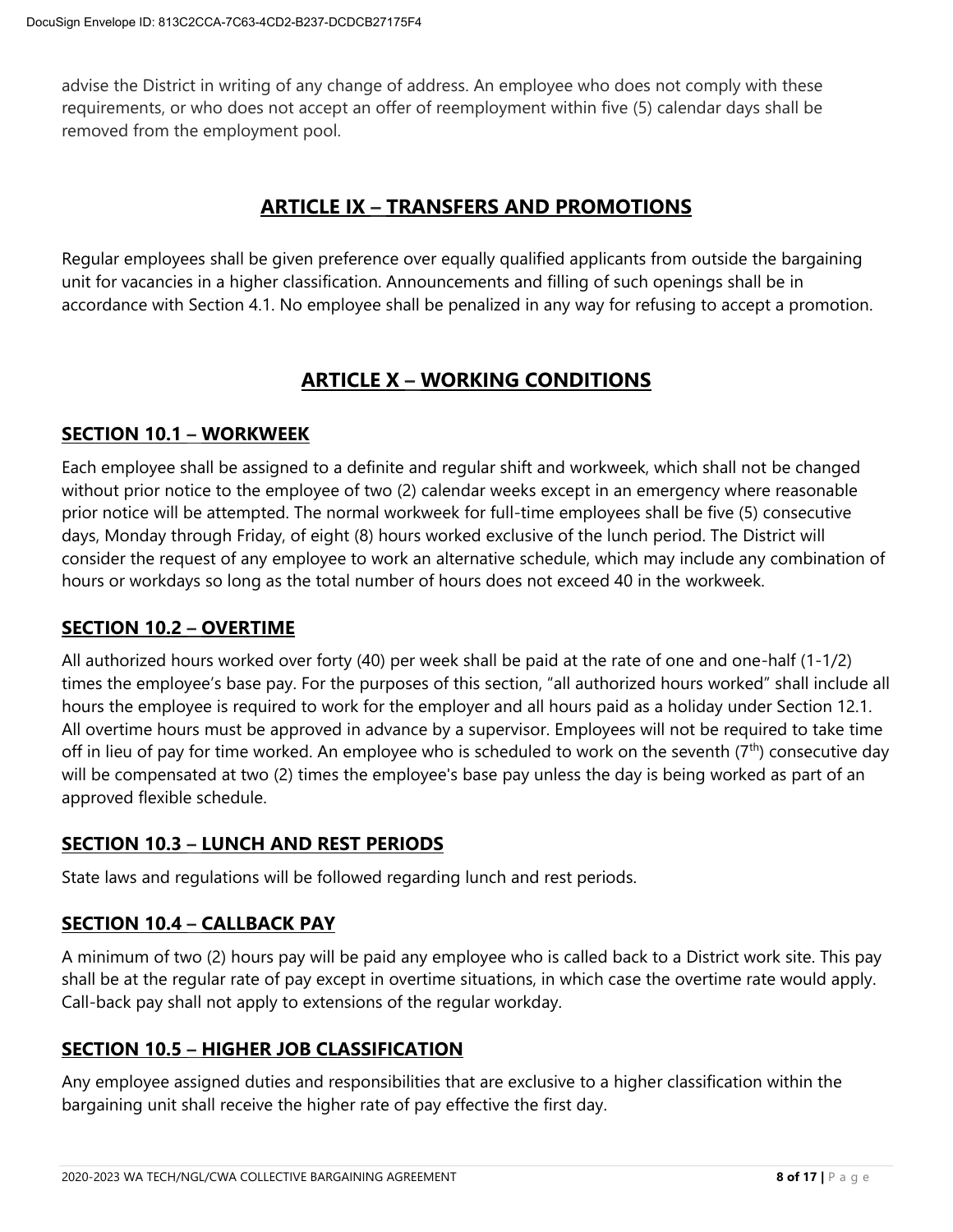## **SECTION 10.6 – REVIEW OF WORKLOAD**

Claims of excessive workload shall be reviewed by the supervisor. Should the assignments (workload) required of the position be considered excessive or less than a normal requirement by the supervisor, adjustments shall be made either in the requirements of the position or .the time allotted for it. A Union representative may accompany the supervisor during his/her review of workload requirements.

## **SECTION 10.7 – ATTENDANCE AT MEETINGS**

The District will schedule all meetings where employee attendance is required on District time.

### **SECTION 10.8 – ADVERSE WEATHER**

Twelve-month employees who are unable to report to work must provide for their absence with emergency leave deduction, vacation time, comp time, or leave without pay. If the entire district is to be closed down, their supervisors will notify twelve-month employees. Employees may arrange to make up for any missed time, may charge the time to accrued vacation, or request emergency leave.

## **ARTICLE XI – WAGES**

### **SECTION 11.1 – WAGES**

Employees shall be paid at the hourly rates on the salary schedule attached hereto as Schedule A. Employees who are promoted to a higher-paid classification shall be placed on the first step of the schedule for that classification that provides an increase in salary for the employee.

Step increases will be implemented on September 1 of each school year, or the first contract day of the school year for non-year-round employees. Employees who have completed at least one-half of their position's work year the prior school year will be granted one year of experience toward the next higher step on Schedule A for that position. For the 2020-21 school year only, any current employee who has an anniversary date after June 30th, 2021 will receive their step increase on September 1, 2021.

For the 2020-2021 school year, employees shall be paid in accordance with the rates on Schedule A. For the 2021-2022 and 2022-2023 school years, the base wage rates on Schedule A shall be improved by the statefunded inflationary adjustment as described in RCW 28A.400.205 (IPD) or 2%, whichever is greater.

#### **SECTION 11.2 – NEW HIRES**

New hires without current job-related technology industry or school district experience shall be placed at Step 0. Employees moving from another school district will have their step placement addressed via RCW [28A.400.300](https://app.leg.wa.gov/RCW/default.aspx?cite=28A.400.300) . If the employee has job-related technology industry experience, they shall be eligible to be initially placed up to Step 4. If an employee has both industry and school district experience, the employee shall be eligible for a combination of the two. The District will make the determination of step placement and job skill relevancy.

## **SECTION 11.3 – REQUIRED CERTIFICATIONS AND TRAINING**

The District shall pay for the costs of any training, certifications, or courses required by the District for an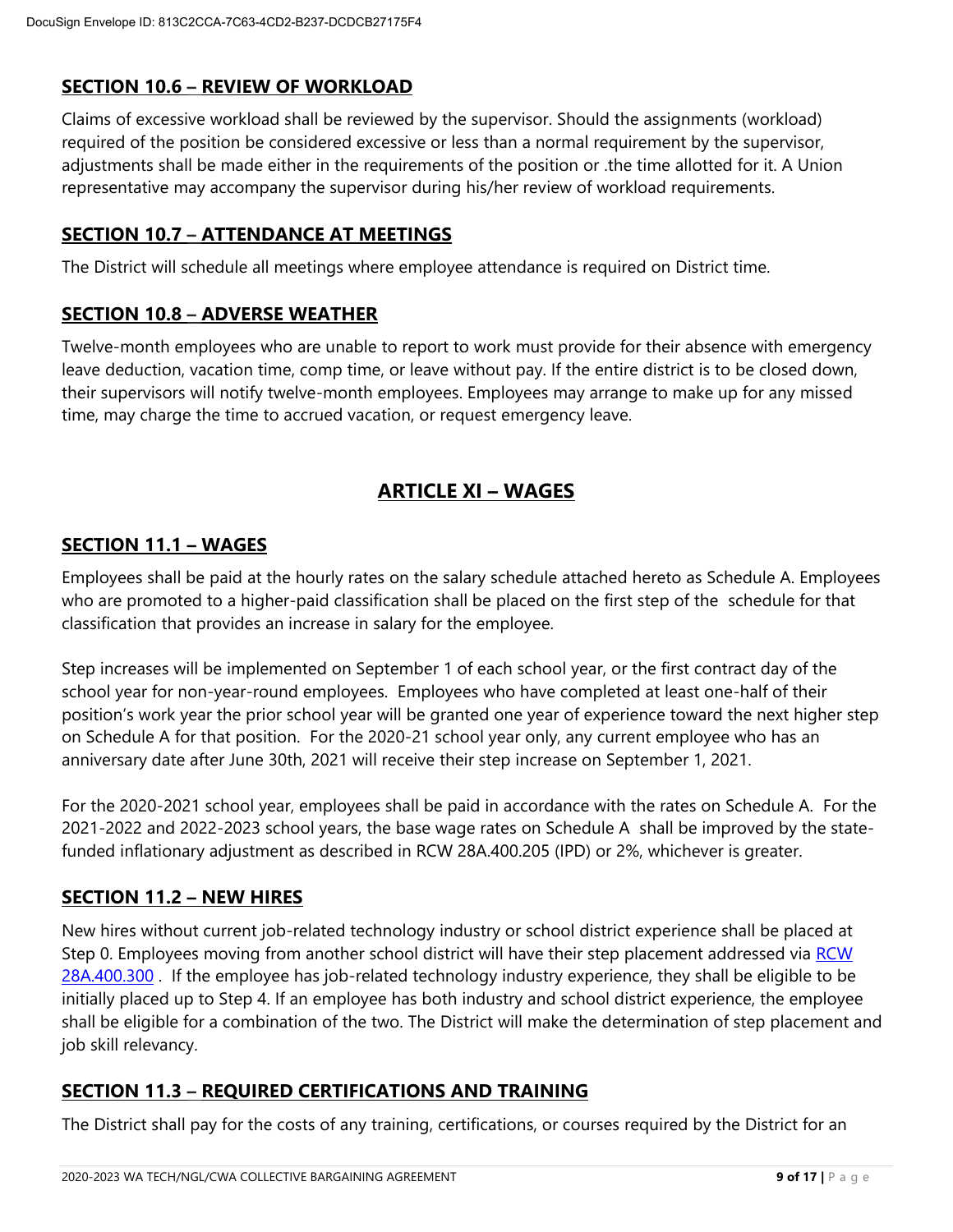existing employee to retain employment in his or her current classification.

#### **SECTION 11.4 – MILEAGE REIMBURSEMENT**

Any employee required to travel from one site to another in a private vehicle during working hours shall be compensated for such travel on a per-mile basis at the established Board policy rate.

## **ARTICLE XII – HOLIDAYS**

### **SECTION 12.1 – HOLIDAYS**

All 12-month employees will be granted the following paid holidays:

- 1. The day before or after New Year's Day  $\sim 7$ . Labor Day <sup>1</sup>
- 2. New Year's Day 8. Veteran's Day 1
- 3. Martin Luther King Day<sup>1</sup>
- 4. President's Day <sup>1</sup>
- 5. Memorial Day  $1$
- 6. Independence Day  $1/2$  12. Christmas Day 1
- 
- 
- 9. Thanksgiving Day  $1$
- 10. Day after Thanksgiving  $<sup>1</sup>$ </sup>
- 11. The day before or after Christmas Day
	-

 $1$  All less than year-round employees will be granted the following paid holidays that fall within the employee's work year.

 $2$  Less than twelve-month employees qualify for this holiday if working the business day before or after the holiday.

#### **SECTION 12.2 – WORKED HOLIDAYS**

Work performed on holidays shall be paid at the employee's regular rate of pay plus the employee's regular pay for holidays.

## **ARTICLE XIII – VACATIONS**

#### **SECTION 13.1 – VACATIONS**

Twelve-month employees shall receive twelve (12) days of vacation annually, exclusive of holidays. An employee shall earn one (1) additional day per year for each year in a twelve-month position in the District's technical support department up to a maximum of twenty (20) days. Up to thirty (30) days of unused vacation may be carried from one contract year to another. Employees may request, on an annual basis, compensation for up to ten (10) days of unused vacation. Upon separation of employment, employees are eligible to receive compensation for up to thirty (30) days accumulated vacation at their base pay rate or such lesser amount necessary for the District to avoid any penalty from the Department of Retirement Systems.

#### **SECTION 13.2 – VACATION SCHEDULING**

Vacations may be scheduled upon administrative approval. Scheduling should be requested well in advance. The District agrees that an employee's request to take vacation leave will be honored if it does not interfere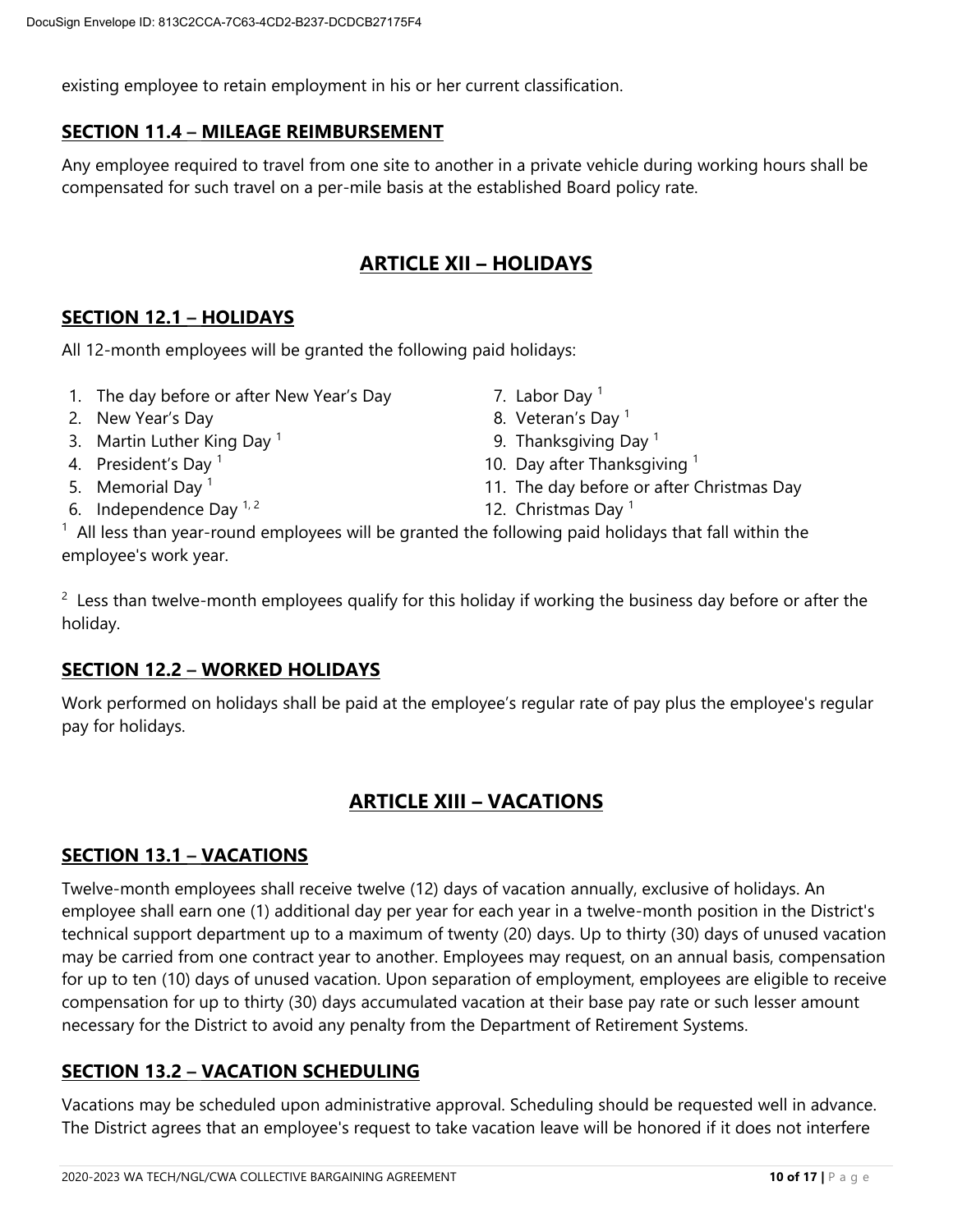with workload requirements and schedules. Employees shall not use vacation leave during the two weeks prior to and the two weeks after the beginning of the student school year.

## **SECTION 13.3 – CANCELLED VACATION**

An employee's scheduled vacation may not be cancelled by the District except by mutual agreement of the employee and the supervisor.

#### **SECTION 13.4 – VACATION SCHEDULE PLACEMENT**

Employees will be placed on the vacation schedule in Section 13.1 based on their net credited years as a regular employee of the District.

## **ARTICLE XIV – LEAVES**

## **SECTION 14.1 – ILLNESS, INJURY & EMERGENCY LEAVE**

Each year-round employee shall be entitled to twelve (12) days of compensated leave each year to be used for illness, injury, and emergencies. Each less than year-round employee shall be entitled to eleven (11) days of compensated leave each year to be used for illness, injury, and emergencies. Employees may use sick leave for seriously ill family members in accordance with RCW 49.12.270 as currently or hereafter amended In accordance with state law, such sick leave shall accumulate from year to year to a maximum of the number of workdays in the employee's work year.

#### **SECTION 14.2 – PERSONAL LEAVE**

Each full-time employee shall be entitled to three (3) days personal leave per year deducted from sick leave. The leave is to be used for employee personal, family, or legal business uses. Personal leave days are not accumulated and may not be used to extend vacations or holiday periods.

#### **SECTION 14.3 – BEREAVEMENT LEAVE**

- **A.** Up to five (5) days leave for the death of a spouse, domestic partner, mother, father, son, daughter, stepson, step-daughter, mother-in-law, father-in-law, sister, brother, grandparents, a member of the educator's household, or any family member as defined in [RCW 49.46.210](https://app.leg.wa.gov/rcw/default.aspx?cite=49.46.210) shall be granted.
- **B.** Up to one (1) day maximum leave for funerals of other relatives or close friends shall be granted.
- **C.** Such leave shall not be accumulated.
- **D.** If an employee needs more leave than provided in paragraph A or B, the employee shall contact Human Resources who will process the request for approval.

#### **SECTION 14.4 – LEGAL LEAVE**

Leave with pay shall be granted for jury duty. Employees shall notify the District when notification to serve on jury duty is received. Upon request, the employee may secure support from the District office in seeking relief from jury duty when it interferes with obligations to their District assignment. Any compensation received for jury duty performed during working hours shall be reimbursed to the District.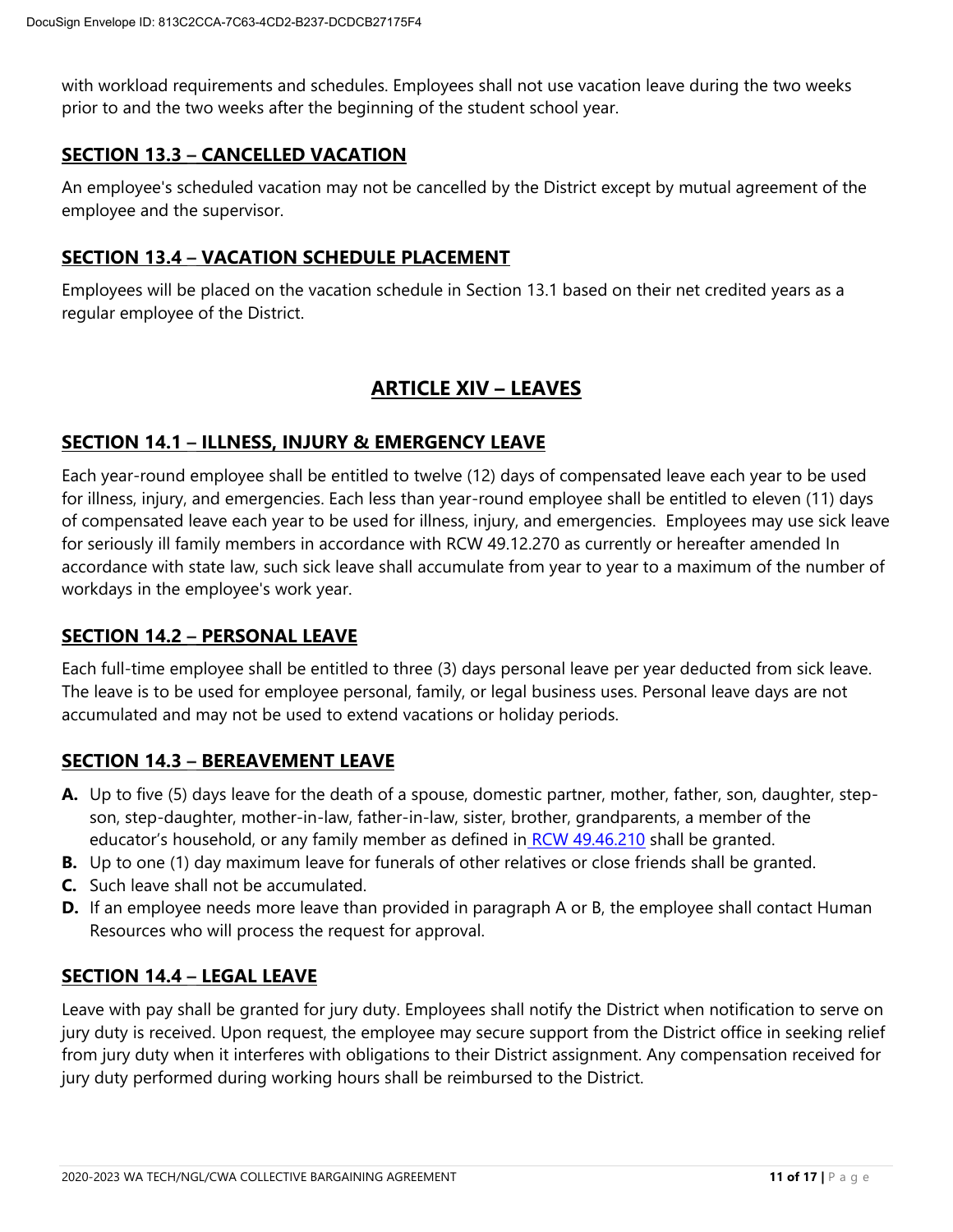## **SECTION 14.5 – INDUSTRIAL INJURY LEAVE**

During such a period as an employee is absent due to an on-the job injury, all benefits shall be continued by the District so long as the employee is deriving pay from illness or injury leave or vacation from the District under the same terms as other uses of sick leave and vacation.

## **SECTION 14.6 – LEAVE OF ABSENCE**

Upon recommendation of the administrator through administrative channels to the superintendent or designee, an employee may be granted an extended leave of absence for a period not to exceed one year.

The returning employee will not necessarily be assigned to the identical position occupied before the leave of absence. However, provided a vacancy exists for which the employee is qualified; the employee shall be reinstated to a position as nearly equivalent as possible in duties and salary to that held at the time the request for leave of absence was approved.

Time spent on leaves provided for in this section shall be considered service time with the District in computing severance pay, experience rating, length of vacation, and all other benefits, which depend in whole or in part upon the length of service with the District.

## **SECTION 14.7 – OTHER LEAVE**

The District will comply with state and federal law with regard to leave for military training or active duty, the Family and Medical Leave Act, Washington Paid Family and Medical Leave, and leave sharing.

Employees shall be eligible to receive Paid Family and Medical Leave (PFML) under the Washington State Family and Medical Leave and Insurance Act. The District shall pay the statutory employer wage premium and the employee shall pay the statutory individual wage premium to fund this leave.

- **A. Pregnancy Disability, Adoptive, and Family Bonding Leave:** Such leave shall be granted in accordance with the sick leave provisions if an employee qualifies for such sick leave, pursuant to Section 14.1. If sick leave is exhausted, or if an employee no longer qualifies for such sick leave, the employee may opt to request childcare leave without pay pursuant to subsection B below. Employees may also have access to leave pursuant to FMLA (Family Medical Leave Act) and/or WA PFML (Washington Paid Family and Medical Leave).
- **B. Childcare Leave:** Such leave shall be granted, upon request, as a leave of absence without pay for the duration of the current school year in which the birth or adoption occurred. In the event the birth or adoption occurs during non-contracted days between school years, the employee shall be granted, upon request, a parental leave of absence without pay up to the duration of the subsequent school year.
- **C. Military Leave:** Any bargaining unit employee who is a member of the Washington National Guard or of the Army, Navy, Air Force, Coast Guard, or Marine Corps Reserve of the United States or of any organized reserve or armed force of the United States shall be entitled to and shall be granted military leave of absence from their assignment pursuant to RCW 38.40.060 and federal laws. Such leave shall be granted in order that the person may take part in active training in such manner and at such time as they may be ordered to active training duty. Such military leave of absence shall be in addition to any vacation or sick leave to which the employee might otherwise be entitled and shall not involve any loss of efficiency rating, privileges, or pay. Every effort shall be made by the employee to schedule absences outside of the school year.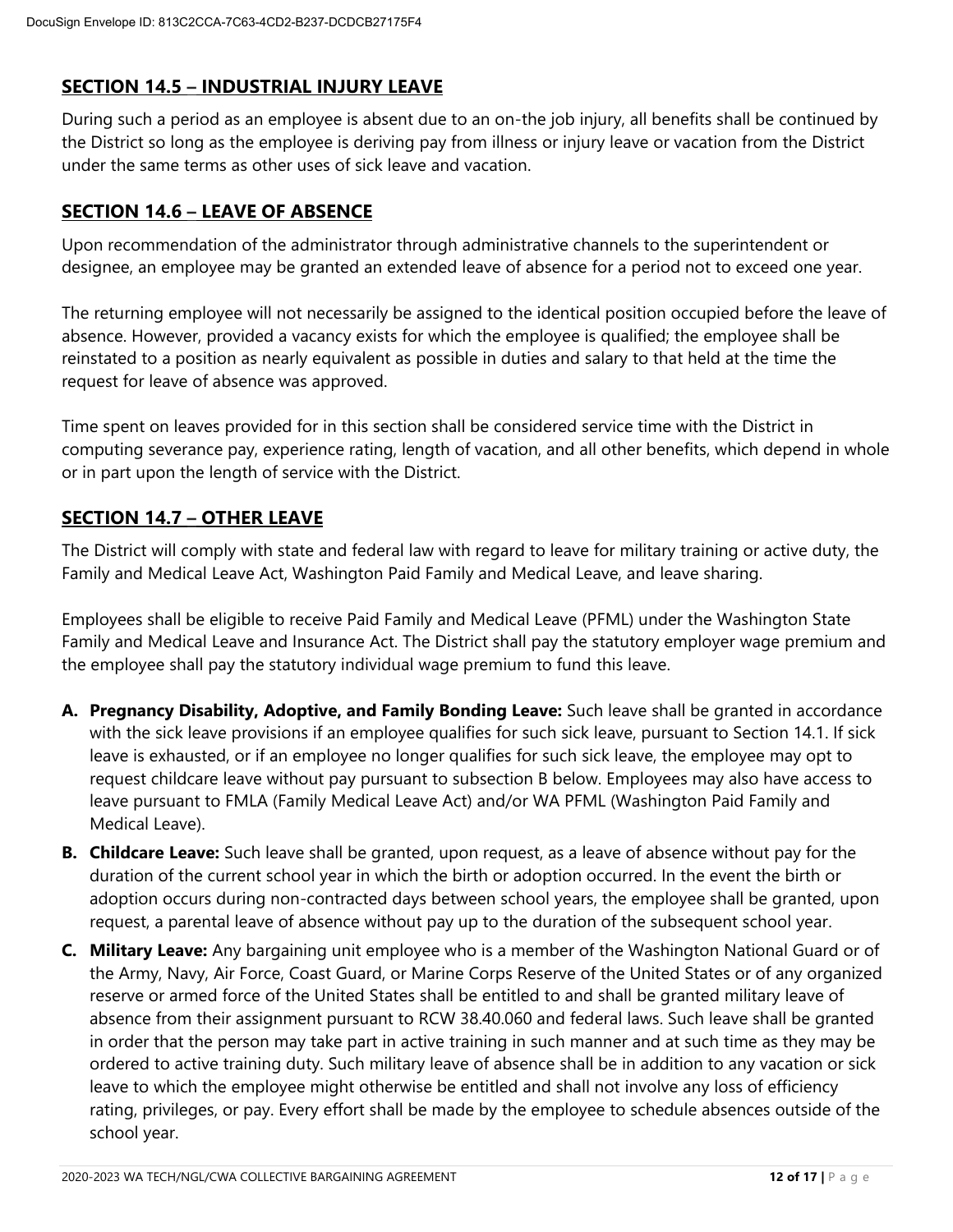## **ARTICLE XV – INSURANCE BENEFITS**

The District shall provide basic and optional benefits through the School Employees Benefits Board (SEBB) under the rules and regulations adopted by SEBB.

## **ARTICLE XVI – TEMPORARY AND SUBSTITUTE EMPLOYEES**

## **SECTION 16.1 – COMPENSATION**

Temporary and substitute employees shall be paid in accordance with the salary schedule set forth in Appendix A. Provisions of this Agreement covering overtime, mileage reimbursement, and lunch and rest periods will apply to temporary and substitute employees.

### **SECTION 16.2 – APPLICATION OF GRIEVANCE PROCEDURE**

Temporary and substitute employees shall have the right to use the grievance procedure contained in Article VII and shall be limited in bringing to arbitration only matters specifically contained in this Article and only to the extent the matters brought to arbitration arise out of their service as temporary or substitute employees.

## **SECTION 16.3 – INFORMATION REGARDING TEMPORARY POSITIONS**

Upon filling a temporary or substitute position, the District will provide the designated Union representative with notice of the following information by copies of board agendas:

- **A.** Starting and anticipating end dates of the assignment;
- **B.** Location of assignment;
- **C.** Hours to be worked per day; and
- **D.** Name of individual hired to fill the position.

## **SECTION 16.4 – BARGAINING UNIT INCLUSION**

Those temporary and substitute employees employed by the District for more than thirty (30) days of work within any twelve (12) consecutive month period shall be included in the bargaining unit set forth in the Recognition clause. Provisions of this Agreement covering dues and political action committee deductions will then apply to such employees.

## **ARTICLE XVII – SAFETY AND SANITATION**

The District agrees to provide a clean and sanitary work environment and comply with all applicable state and federal laws to ensure worker health and safety. Employees will be provided with adequate training and equipment to ensure their health and safety.

## **ARTICLE XVIII – NO WAIVER**

The failure of the Union to enforce any of the provisions of this Agreement or exercise any rights granted by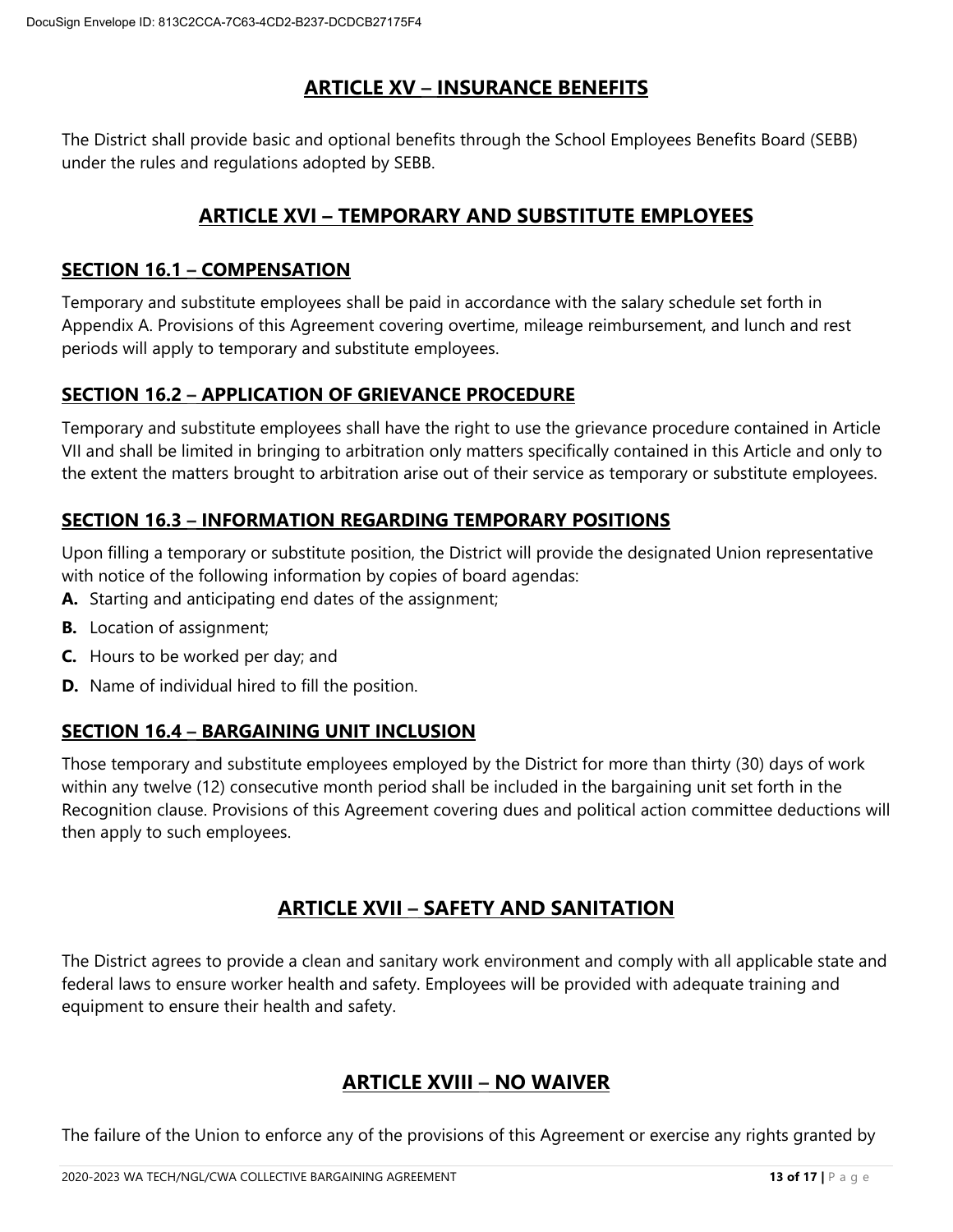law or the failure of the employer to exercise any rights reserved to it or its exercise of any such right in a peculiar way shall not be deemed a waiver of such right or waiver of its authority to exercise any such right in some other way not in conflict with this Agreement.

## **ARTICLE XIX – SAVINGS**

Should any provision of this Agreement be rendered invalid by reason of any existing or subsequently enacted legislation, or by any decree of a court of competent jurisdiction, such invalidation shall not invalidate the remaining portions of this Agreement, and the remaining portion shall remain in full force and effect. The parties agree to meet and discuss whether by mutual consent such invalid provision should be amended or replaced.

## **ARTICLE XX – RETIREMENT**

All eligible employees shall be covered under the Washington State Retirement System.

## **ARTICLE XXI – WORKERS COMPENSATION**

The Employer will provide Washington State Workers' Compensation or equivalent to all employees covered by this Agreement.

## **ARTICLE XXII – CONDITIONS OF THE AGREEMENT**

#### **SECTION 22.1 – DURATION**

This Agreement shall be in full force and effect from September 1, 2016 to August 31, 2020. Either party shall file written notice with the other of its desire to amend, modify or terminate this Agreement, pursuant to the provisions of RCW 41 .56.

#### **SECTION 22.2 – MODIFICATIONS**

Amendments to this Agreement may be made during the term by the mutual agreement of both parties. Should either party wish to amend the Agreement, the request shall be made to the other party in writing. However, this does not bind either party to enter into negotiations on proposed amendments.

#### **SECTION 22.3 – ENTIRE AGREEMENT**

This Agreement constitutes the entire agreement between the parties, supersedes any prior obligations, negotiations, or discussions between them, and may only be changed by written amendment signed by the parties.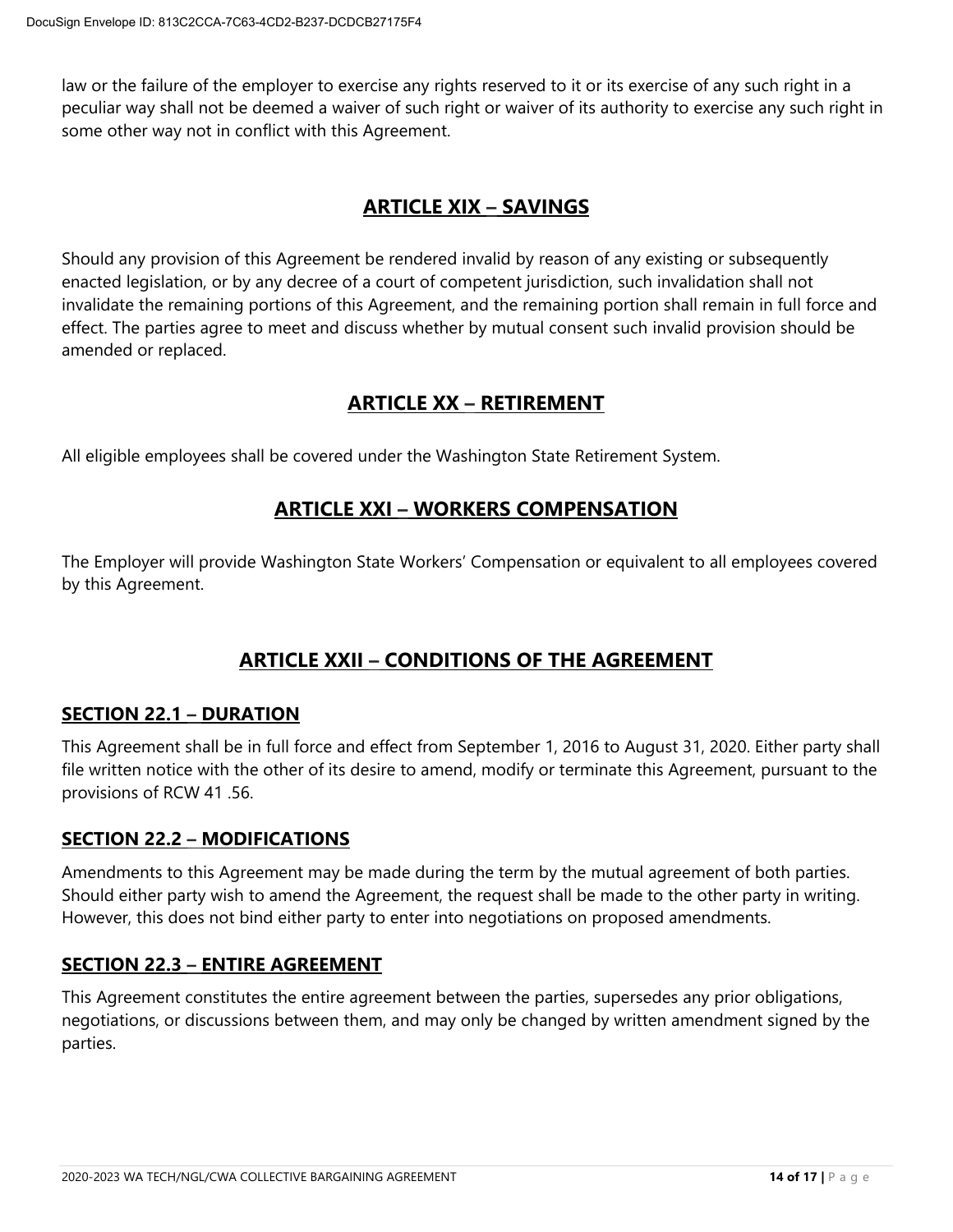## **SIGNATURE PAGE**

In witness whereof, the parties have executed this agreement beginning September 1, 2020 through August 31, 2023.

WASHINGTON ALLIANCE OF TECHNOLOGY WORKERS PENINSULA SCHOOL DISTRICT CWA LOCAL 37083 NO. 401

-DocuSigned by:

**Kristie McCarty** 12/13/2021 | 4:41 PM PST | **Karen Andersen** 12/13/2021 | 5:13 PM PST

-DocuSigned by:

\_\_\_\_\_\_\_\_\_\_\_\_\_\_\_\_\_\_\_\_\_\_\_\_\_\_\_\_\_\_\_\_\_\_\_\_\_\_\_\_\_\_\_\_\_\_\_\_\_\_ \_\_\_\_\_\_\_\_\_\_\_\_\_\_\_\_\_\_\_\_\_\_\_\_\_\_\_\_\_\_\_\_\_\_\_\_\_\_\_\_\_\_\_\_\_\_\_\_\_\_

By: Kristie McCarty – Unit President By: Karen Andersen – Chief Financial Officer